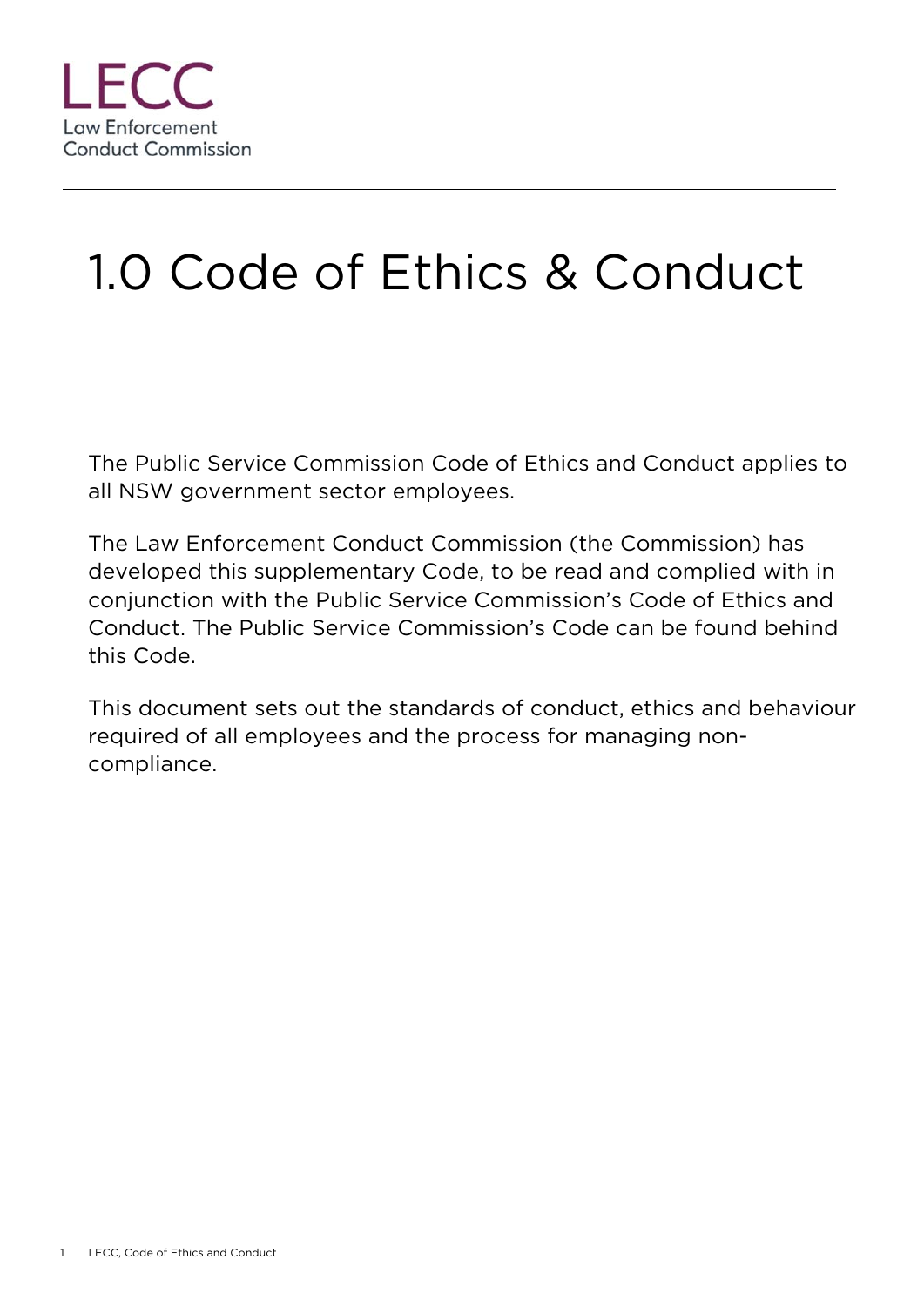| <b>Document Control</b>    |                                |
|----------------------------|--------------------------------|
| Policy title               | 1.0 Code of Ethics and Conduct |
| Responsible team           | Human Resources                |
| Sponsor                    | <b>Chief Executive Officer</b> |
| Approval                   | <b>Executive Committee</b>     |
| Date of approval           | 2 December 2019                |
| Security<br>Classification | Unclassified                   |
| <b>DLM</b>                 | None                           |
| Review period              | 2 years                        |
| Next review                | December 2021                  |

#### Version History

| Version          | Date       | Reason for amendment                 |
|------------------|------------|--------------------------------------|
| V1.0             | 22/03/2017 | Approved by the CEO and Chief        |
|                  |            | Commissioner                         |
| V1.1             | 20/06/2017 | Minor updates by Executive Committee |
| V2.0             | 2 Dec 2019 | Approved by Executive Committee      |
| V <sub>2.1</sub> | May 2020   | Updated with A/ Chief Commissioner   |
|                  |            | signature                            |

Printed copies and e-copies on personal drives may not be up to date. Check the electronic Policy Library to ensure you have the latest version of this document.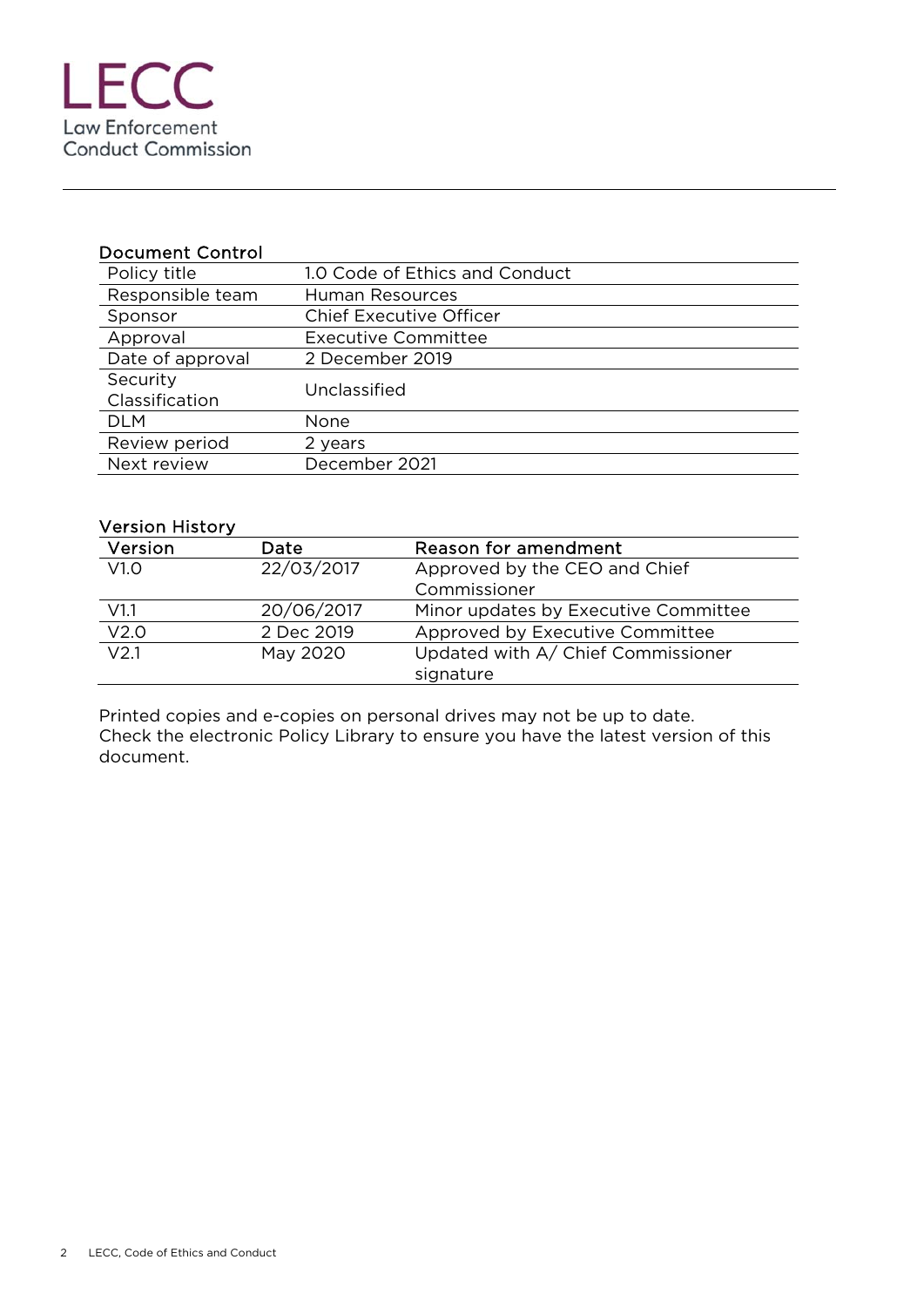

# **Contents**

|                                                                                                                                                                                                                                                                                                                                                                                                       | 5                             |
|-------------------------------------------------------------------------------------------------------------------------------------------------------------------------------------------------------------------------------------------------------------------------------------------------------------------------------------------------------------------------------------------------------|-------------------------------|
|                                                                                                                                                                                                                                                                                                                                                                                                       |                               |
|                                                                                                                                                                                                                                                                                                                                                                                                       | 6                             |
| 4.1 LECC Employees and Other Commission Officers _________6                                                                                                                                                                                                                                                                                                                                           |                               |
| 5.3 What happens if an officer breaches this code? ______________ 8                                                                                                                                                                                                                                                                                                                                   | 9                             |
|                                                                                                                                                                                                                                                                                                                                                                                                       |                               |
| 7. Professional and ethical decision making ______________________11<br>7.1 Principles for ethical and professional behaviour __________11<br>7.2 Conflict of interest<br>7.2.1 What is a conflict of interest? ___________________________ 12<br>7.3 Gifts, benefits, bribes and favours _________________________________ 12<br>7.5 Political, community and personal activities _______________ 13 |                               |
| 8. Professional behaviour<br>8.1 A workplace free from discrimination, harassment and<br>8.2 Professional behaviour towards employees and others ___ 14<br>8.3 Respectful language in the workplace and in public_______ 15<br>8.4.1 Workplace health and safety (WHS) ______________<br>8.4.2                                                                                                        | 14<br>$-14$<br>15<br>15<br>16 |
| 9.1 Obligations regarding Commission information __________ 16<br>9.2 Making public comment on the Commission's work<br>9.2.1<br>9.2.2                                                                                                                                                                                                                                                                | 16<br>16<br>16<br>17<br>18    |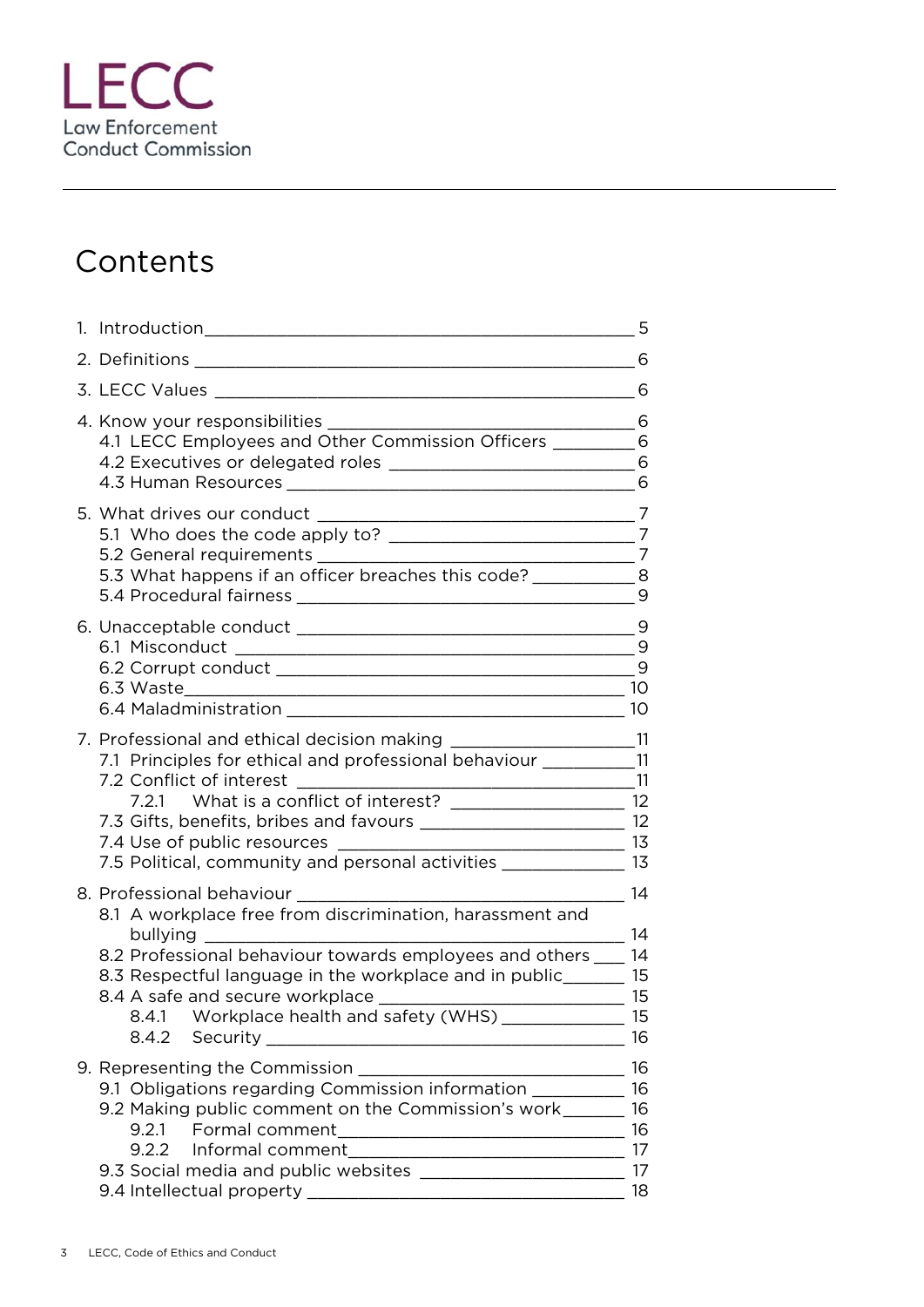

|                                                   |  | 18 |
|---------------------------------------------------|--|----|
|                                                   |  | 18 |
|                                                   |  | 19 |
| 9.8 Leaving the Commission                        |  | 19 |
| 10. Reporting suspected wrongdoing                |  | 20 |
| 10.1 Public Interest Disclosures                  |  | 20 |
| 10.2 Reporting unacceptable behaviour outside the |  |    |
| Commission                                        |  | 21 |
| 10.3 Breaches of the Code of Ethics and Conduct   |  | 21 |
| 11. Relevant legislation and sources of authority |  | 21 |
| 12. Quick tips to guide actions                   |  | 22 |
|                                                   |  | 23 |
| 14. Monitoring and review                         |  | 23 |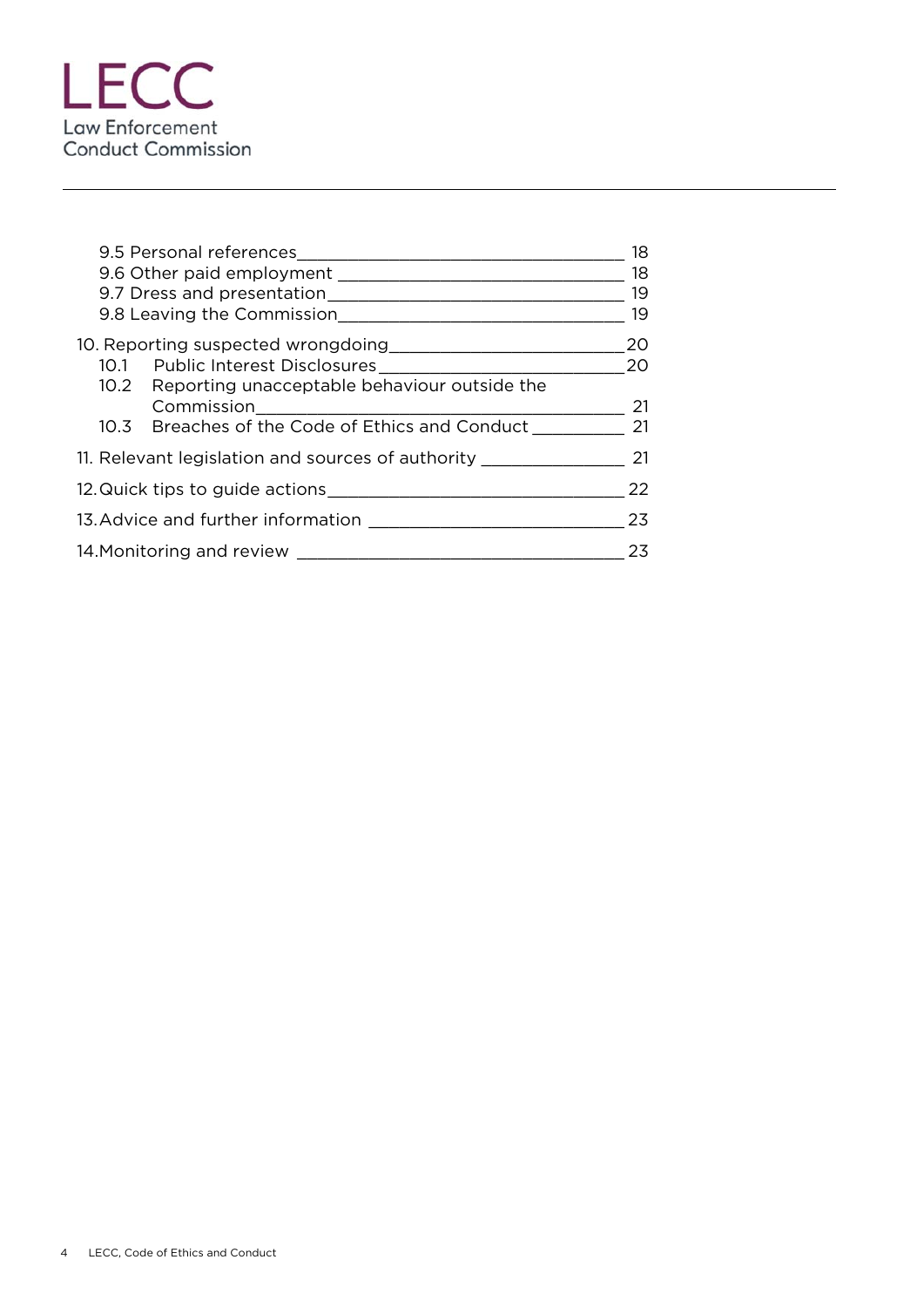

#### 1. Introduction

The Law Enforcement Conduct Commission plays a key role in strengthening the integrity of law enforcement in NSW.

The Commission was established to investigate misconduct and maladministration in NSW law enforcement. Its principal functions are: investigation, oversight, monitoring, prevention and education. These functions can only be effectively carried out if every Commission employee and officer acts in accordance with their public duty, and the trust placed in them by the community.

This Code of Ethics and Conduct sets out the principles you are expected to uphold, and prescribes specific conduct in areas considered central to the exercise of the Commission's functions.

The Code applies to all employees of the Commission and other persons engaged to do work for the Commission. (Where the Code says 'Commission officers', this includes other persons engaged to do work for the Commission).

Any one of us may be faced with ethical dilemmas in both our working and personal lives. The Commission's Code of Ethics and Conduct has been developed to guide the making of decisions and determining an appropriate course of action that is supported by our values.

As an individual, you are responsible for your own actions. If you become aware of, or witness, actions by other Commission officers, you are obliged to report the incident to the Manager Human Resources. If that person is unavailable report the incident to a member of the leadership team.

Breaches of the Code, or any of the principles and guidelines that it prescribes, may lead to disciplinary action.

If you are unsure of any aspect of this Code, consult your manager, a senior executive, or the Manager Human Resources.

The Hon Reginald Blanch AM QC Acting Chief Commissioner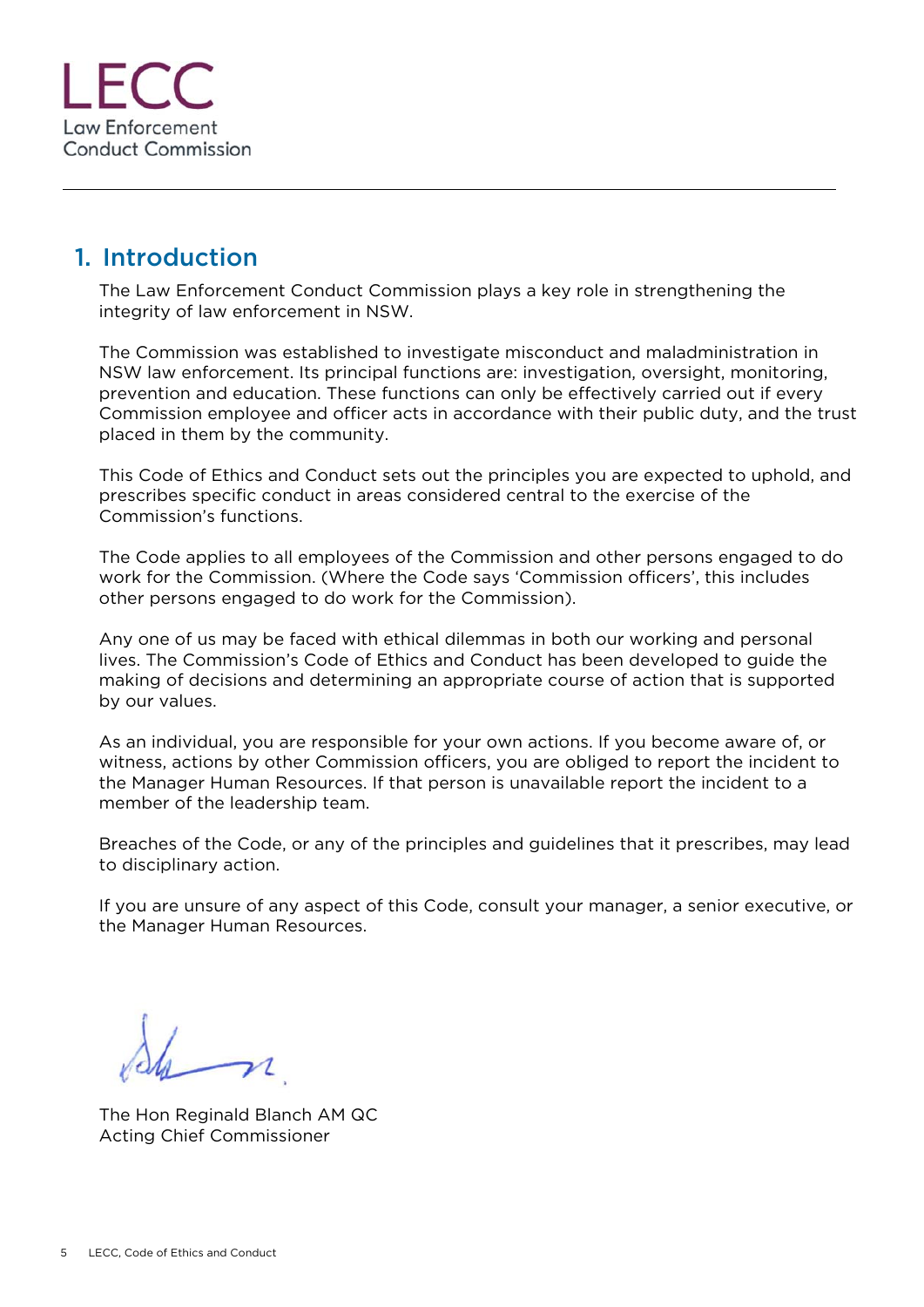#### 2. Definitions

| <b>CEO</b>                 | <b>Chief Executive Officer</b>                                                                                                           |  |
|----------------------------|------------------------------------------------------------------------------------------------------------------------------------------|--|
| Commission                 | Law Enforcement Conduct Commission.                                                                                                      |  |
| <b>LECC</b>                | Law Enforcement Conduct Commission.                                                                                                      |  |
| <b>LECC</b> employees      | Persons working with or on behalf of the LECC, including<br>ongoing, temporary, casual or term-basis employees and senior<br>executives. |  |
| <b>Commission officers</b> | LECC employees and any other persons engaged to do work for<br>the Commission                                                            |  |
|                            |                                                                                                                                          |  |

# 3. LECC Values

The LECC values of trust, integrity, accountability, service, and teamwork are the basis of a values-led workplace culture. The Commission requires your behaviour and conduct to comply with this Code of Ethics and Conduct.

#### 4. Know your responsibilities

# 4.1 LECC Employees and Other Commission Officers

LECC employees and other Commission officers are required to:

- comply with this Code;
- seek their supervisor's advice and guidance when required;
- commit to this Code through signature.

# 4.2 Executives or delegated roles

Executives or delegated roles are required to:

- ensure that employees are aware of and understand the principles of this Code and their obligations in relation to this Code;
- refer issues or non-compliance to their supervisor for action, unless this is inappropriate, then refer issues to the Manager Human Resources.

# 4.3 Human Resources

Human Resources is required to:

- monitor and maintain the Code:
- provide advice, guidance, training and support to employees; and
- raise with the Chief Commissioner or his delegate any significant issues of unethical conduct or possible unethical conduct of which they become aware.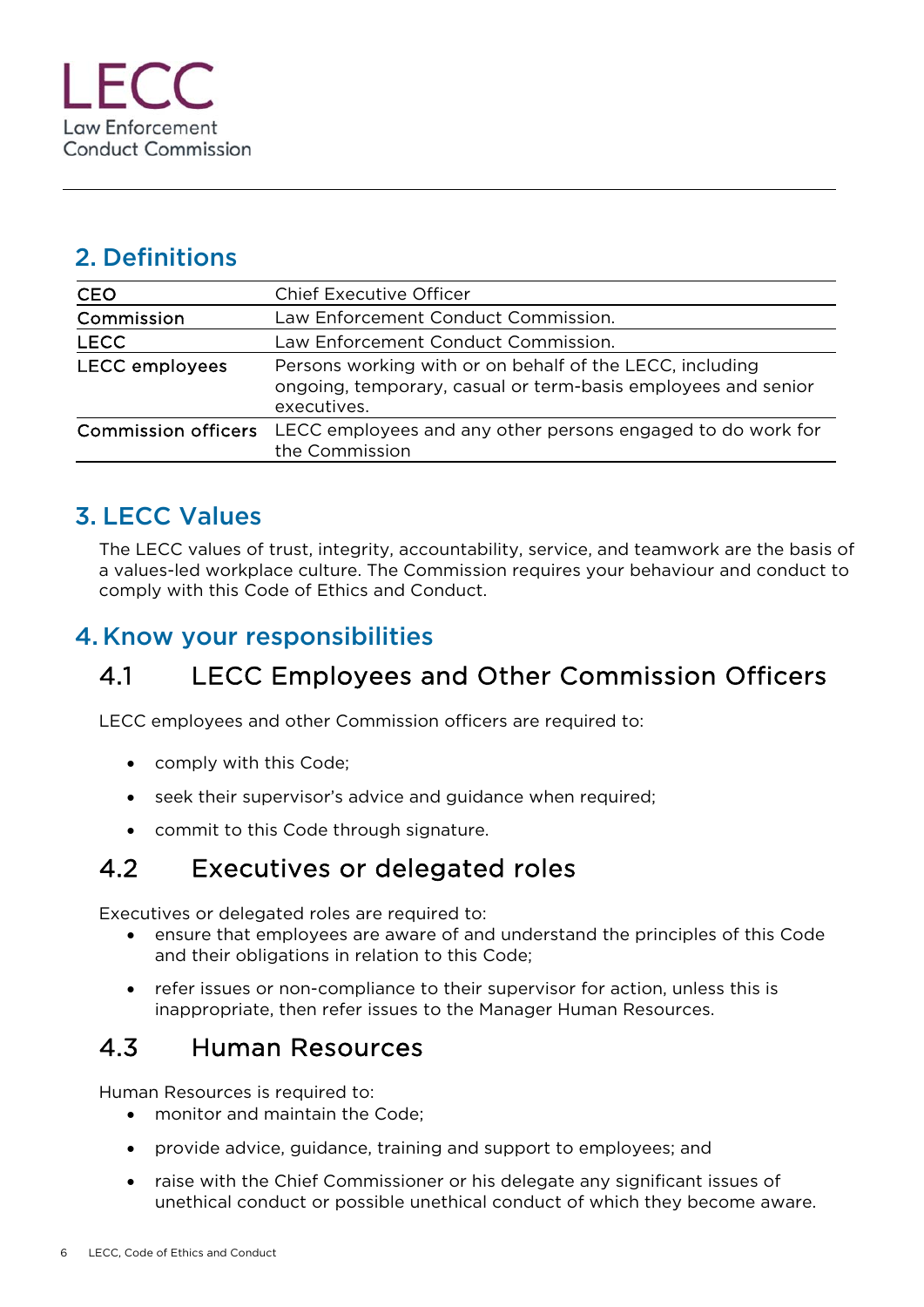#### 5. What drives our conduct

The people of New South Wales expect LECC employees and other Commission officers to work with a high level of efficiency, fairness, impartiality and integrity.

The primary responsibility of employees and other officers is to place the public interest above personal interests and to demonstrate the core values of the public sector and the Commission at all times.

This Code does not attempt to provide a detailed and exhaustive list of what to do in every aspect of your work. Instead, it represents a broad framework that will help you decide on an appropriate course of action when faced with an ethical issue.

#### 5.1 Who does the code apply to?

This Code applies to the LECC Commissioners as well as all Commission officers including LECC employees and executives.

By accepting employment with the Commission, you agree to comply with this Code.

# 5.2 General requirements

This Code sets out general conduct requirements for all Commission officers, including:

- a) personal and professional conduct must uphold the standards of the Commission;
- b) Commission policies, procedures and guidelines must be applied and adhered to;
- c) conduct must be ethical;
- d) actions and decisions must be accountable;
- e) the Commission's independence must be maintained;
- f) the secrecy and confidentiality provisions (section 180) of the Law Enforcement Conduct Commission Act 2016 (the LECC Act) must be obeyed; and
- g) in accordance with the Commission policies and regulations, personal particulars and financial or other interests are to be fully and openly disclosed to the Commission.

The name and powers of the Commission must be used with restraint and with an awareness of their potential effect on individuals. These powers must never be used for personal advantage or to pursue personal issues.

Contractors and consultants must be aware of this Code and act in accordance with the conduct prescribed in it. While contractors and consultants are not subject to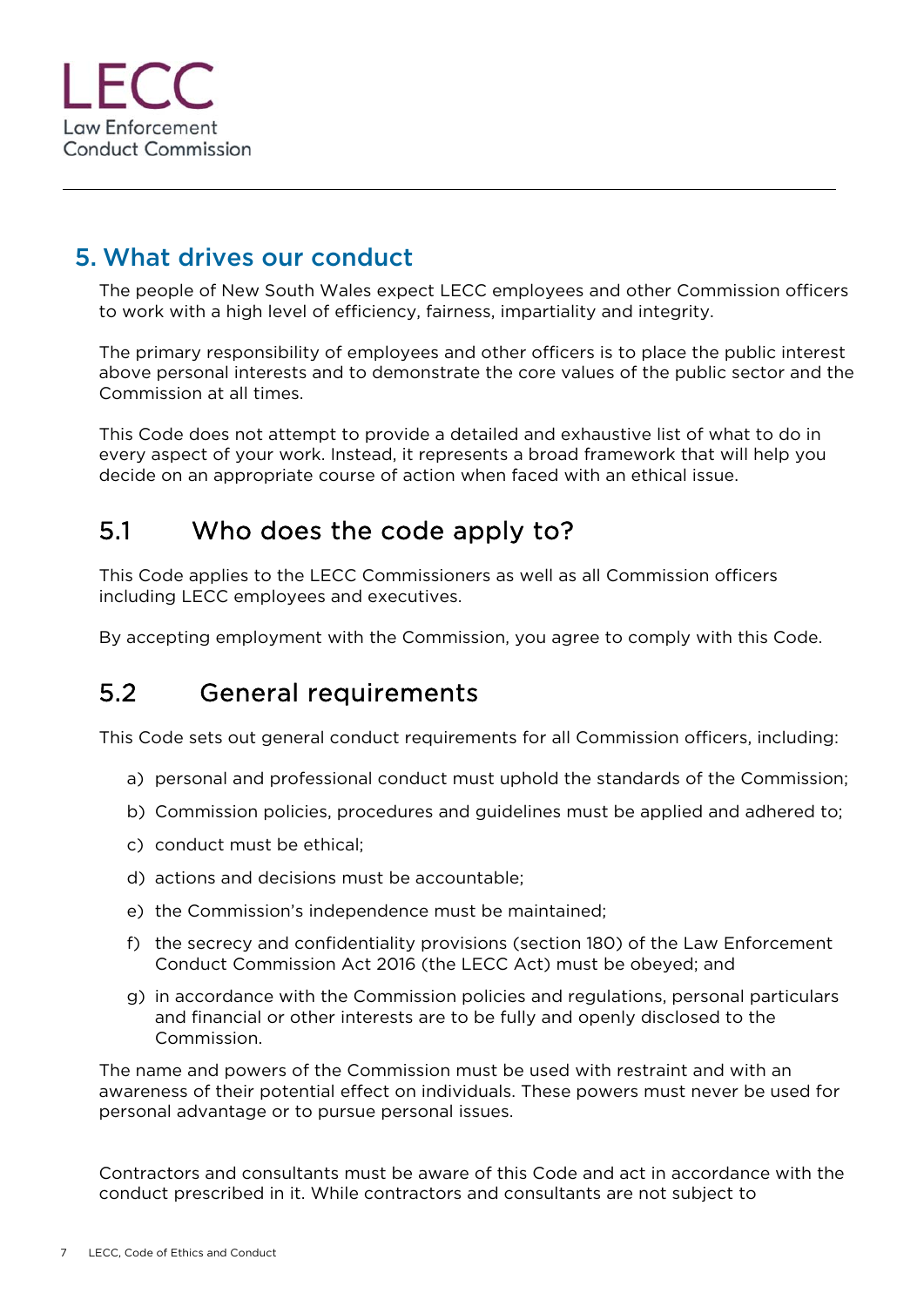

disciplinary action, conduct assessed as being a breach of this Code may result in their contract/placement being terminated, or suspended.

When engaging or managing external consultants and contractors it is the responsibility of LECC employees to make them aware of the Commission's expectations during the period of their engagement. LECC employees must take the necessary action to address any concerns about their conduct.

# 5.3 What happens if an officer breaches this code?

When deciding what, if any, action should be taken in response to a breach of this Code, each case will be considered on its own facts and circumstances.

You must report breaches of this Code to your supervisor. If the breach is by your supervisor, then it should be reported to the next line manager or the Manager Human Resources.

Breaches of this Code may constitute misconduct and may be managed as a disciplinary matter.

Section 69(1) of the *Government Sector Employment Act 2013* states that misconduct extends to the following:

- a) contravention of this Act or an instrument made under this Act;
- b) taking any detrimental action (within the meaning of the *Public Interest Disclosures Act 1994*) against a person that is substantially in reprisal for the person making a public interest disclosure within the meaning of that Act;
- c) taking any action against another employee of a government sector agency that is substantially in reprisal for a disclosure made by that employee of the alleged misconduct of the employee taking that action;
- d) a conviction or finding of guilt for a serious offence.

The subject matter of any misconduct by an employee may relate to an incident or conduct that happened while the employee was not on duty or before his or her employment.

If a matter proceeds to an inquiry, the inquiry is to be conducted in accordance with the *Government Sector Employment Act 2013* and the *Government Sector Employment Rules 2014*, which require compliance with the principles of procedural fairness.

Further matters that may be defined as misconduct are outlined in section 6.1 of this Code.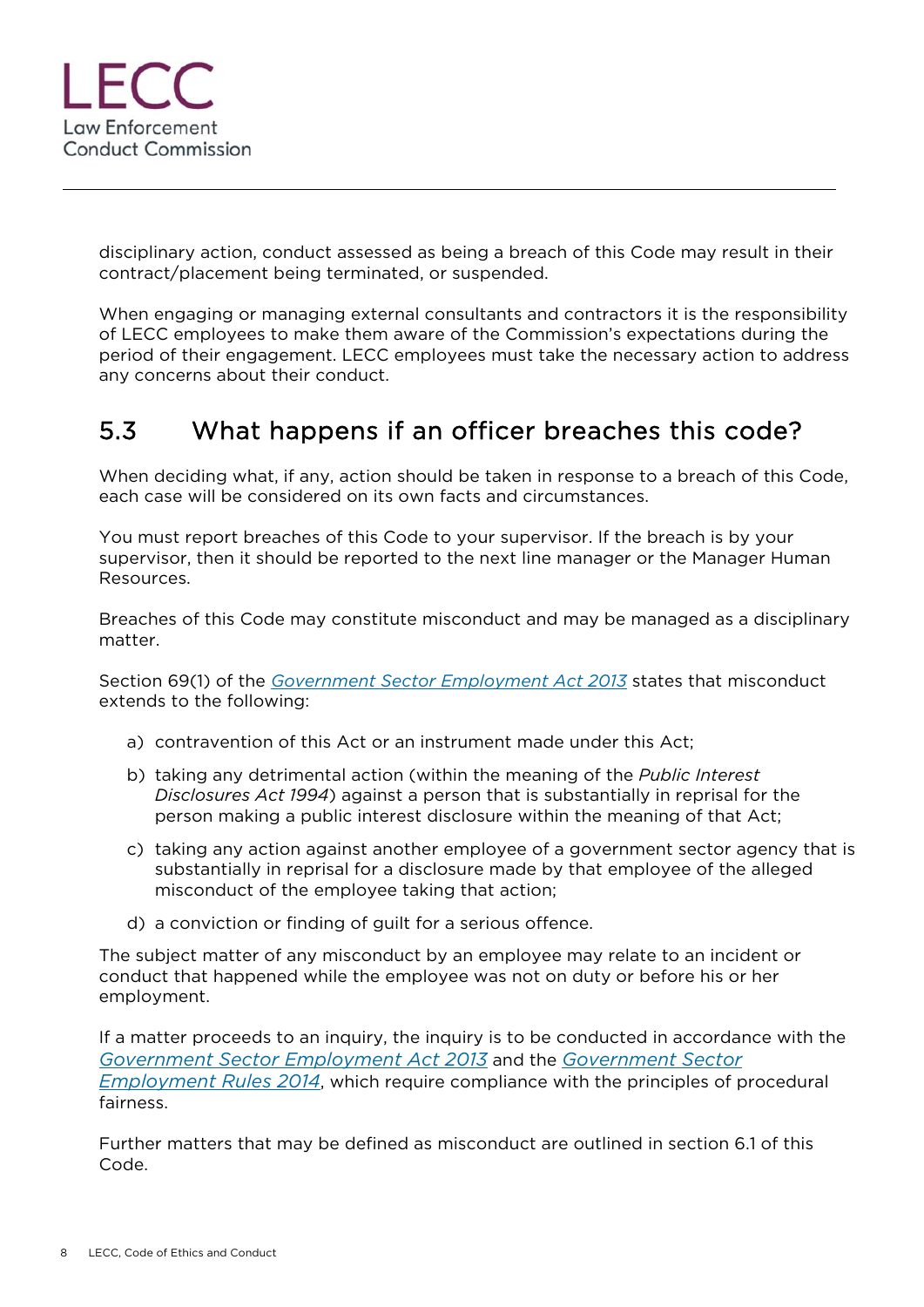

# 5.4 Procedural fairness

Any officer who might suffer detriment as a result of a decision (be they the complainant or other employee) must be afforded procedural fairness.

Procedural fairness is directed to provide fairness to all parties. It includes the right to be heard, the right to be treated without bias, the right to be informed of allegations being made and given an opportunity to respond to them and the right to be advised of the status of the complaint and any outcome contemplated.

#### 6. Unacceptable conduct

Unacceptable conduct includes conduct that is unethical, unfair, unlawful or corrupt, or involves maladministration, by carelessness or negligence, that causes significant waste or the inappropriate or improper divulging of confidential information.

It is critical that, as a Commission officer, you engage in conduct that is beyond reproach. The integrity and reputation of the Commission could be seriously compromised if you engage in conduct that is corrupt, unlawful, unethical or unfair.

# 6.1 Misconduct

Misconduct may involve deliberate acts or acts that contravene the *LECC Act* or this Code. Misconduct refers to many different situations that are considered under legislation or by the Commission to be unethical, unfair or unlawful.

Misconduct includes, but is not limited to, acts of carelessness, neglect, deceit, bullying, discrimination, harassment, the misuse of position or information, or conflicts of interest, as well as taking reprisal action against someone for making a public interest disclosure.

# 6.2 Corrupt conduct

Corrupt conduct includes, but is not limited to, the dishonest or partial exercise of official functions by a public official. Corrupt conduct occurs when:

- a) a public official improperly uses, or tries to improperly use, the knowledge, power or resources of their position for personal gain or the advantage of others;
- b) a public official dishonestly exercises his or her official functions, or improperly exercises his or her official functions in a partial manner, breaches public trust or misuses information or material acquired during the course of his or her official functions;
- c) a member of the public influences, or tries to influence, a public official to use his or her position in a way that is dishonest or partial;
- d) a member of the public engages in conduct that could involve one of the matters set out in section 8(2A) of the *ICAC Act* where such conduct impairs, or could impair, public confidence in public administration (Independent Commission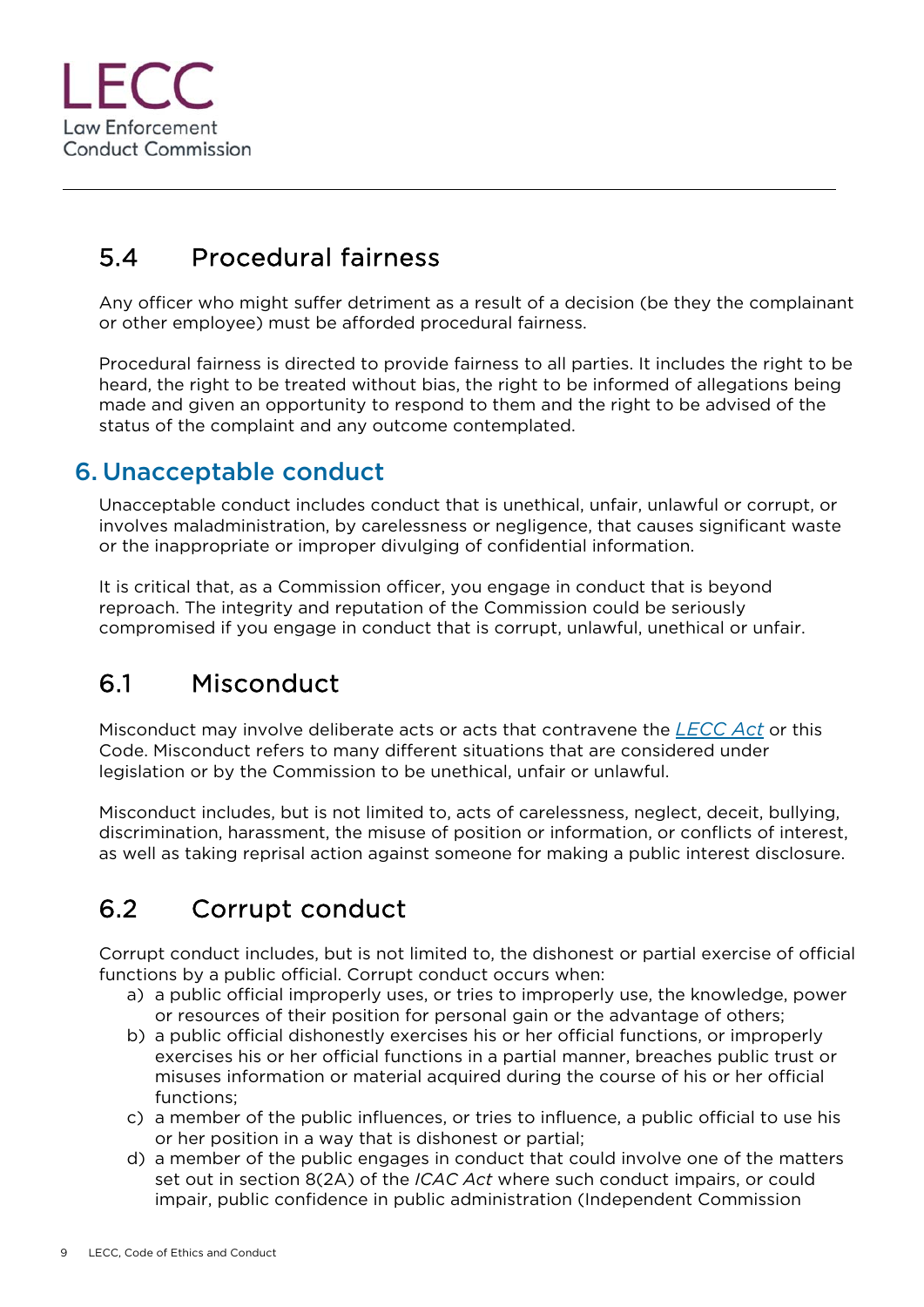

Against Corruption Amendment Act 2015).

# 6.3 Waste

The waste of public money is any uneconomical, inefficient or ineffective use of resources that results in a loss of public funds or resources. Serious and substantial waste can be:

- a) absolute where the waste is regarded as significant;
- b) systemic where the waste indicates a pattern that results from a weakness within an organisation's systems;
- c) material where the waste is linked to the authority's expenditure or a particular item of expenditure, or it adversely affects an authority's capacity to perform its primary functions.

Some examples are:

- a) misappropriation or misuse of public property;
- b) knowingly or carelessly purchasing unnecessary or inadequate goods and services;
- c) knowingly or carelessly overstaffing particular areas;
- d) employees being remunerated for skills that they do not have, but are required to have under the terms or conditions of their employment;
- e) knowingly or carelessly implementing programs that fail to achieve their objectives.

Waste can result from such things as:

- a) insufficient safeguards to prevent the theft or misuse of public property;
- b) purchasing practices that do not ensure goods and services are necessary and adequate for their intended purpose;
- c) poor recruiting practices.

# 6.4 Maladministration

Maladministration includes action—or lack of action—of a serious nature by a public official that includes, but is not limited to, being:

- a) against the law;
- b) unreasonable, unjust, oppressive, or discriminatory;
- c) based wholly or partly on improper motives;
- d) or involving a government information breach.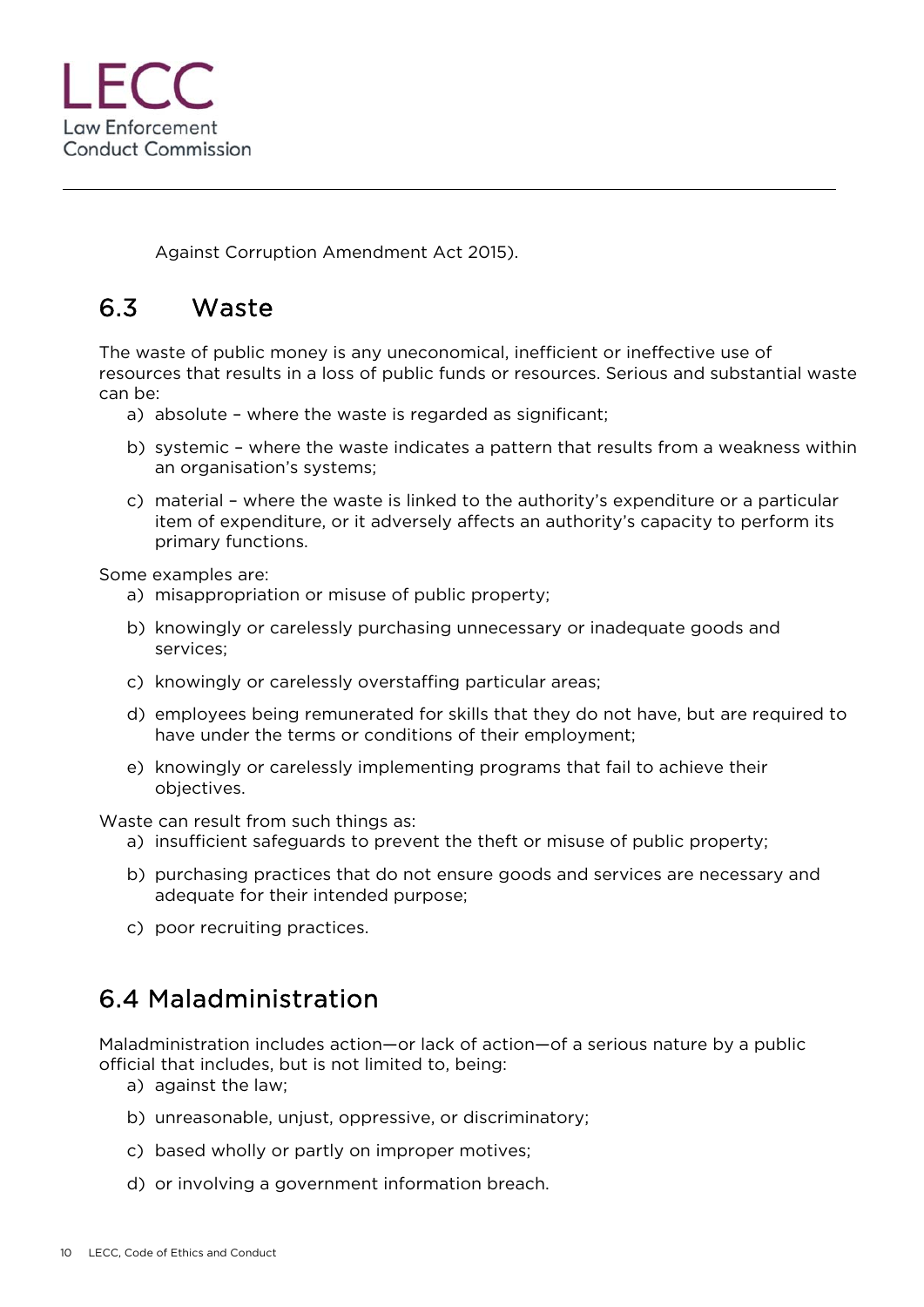For more information on these definitions, refer to the *Ombudsman Act 1974*, the *ICAC Act 1998*, the *Public Interest Disclosures Act 1994* (the PID Act) and the *Government Information (Public Access) (GIPA) Act 2009*.

# 7. Professional and ethical decision making

# 7.1 Principles for ethical and professional behaviour

You must be aware of the Commission's policies, procedures, guidelines and delegations, particularly those that apply to your work and/or exercising of authority or authority to act. Many of these are available online; others may be made available to you through induction, training and development programs. If you are uncertain about the scope or content of a policy, procedure or guideline with which you must comply, seek clarification from your manager.

You must also be familiar with the legislation and/or regulations under which you are employed as this may specify requirements with which you need to comply.

You are obliged to meet the same standards of ethical behaviour and accountability that the Commission promotes in its dealing with other government organisations.

You are expected to:

- a) perform your duties to the best of your ability and be accountable for your performance;
- b) adhere to all reasonable instructions and/or directions;
- c) comply with lawful directions;
- d) carry out your duties in a professional, competent and conscientious manner;
- e) act in good faith in providing advice or service that is honest, impartial and comprehensive, irrespective of your personal views;
- f) be courteous, respectful and responsive when dealing with your colleagues, complainants and members of the public;
- g) work collaboratively with your colleagues;
- h) be mindful of your duty of care and safety of yourself and others; and;
- i) be aware that if your conduct has the potential to damage the reputation of the Commission, even if it is in a private capacity. This this could lead to disciplinary action.

# 7.2 Conflict of interest

The work of the Commission must not be compromised or affected by any personal interest.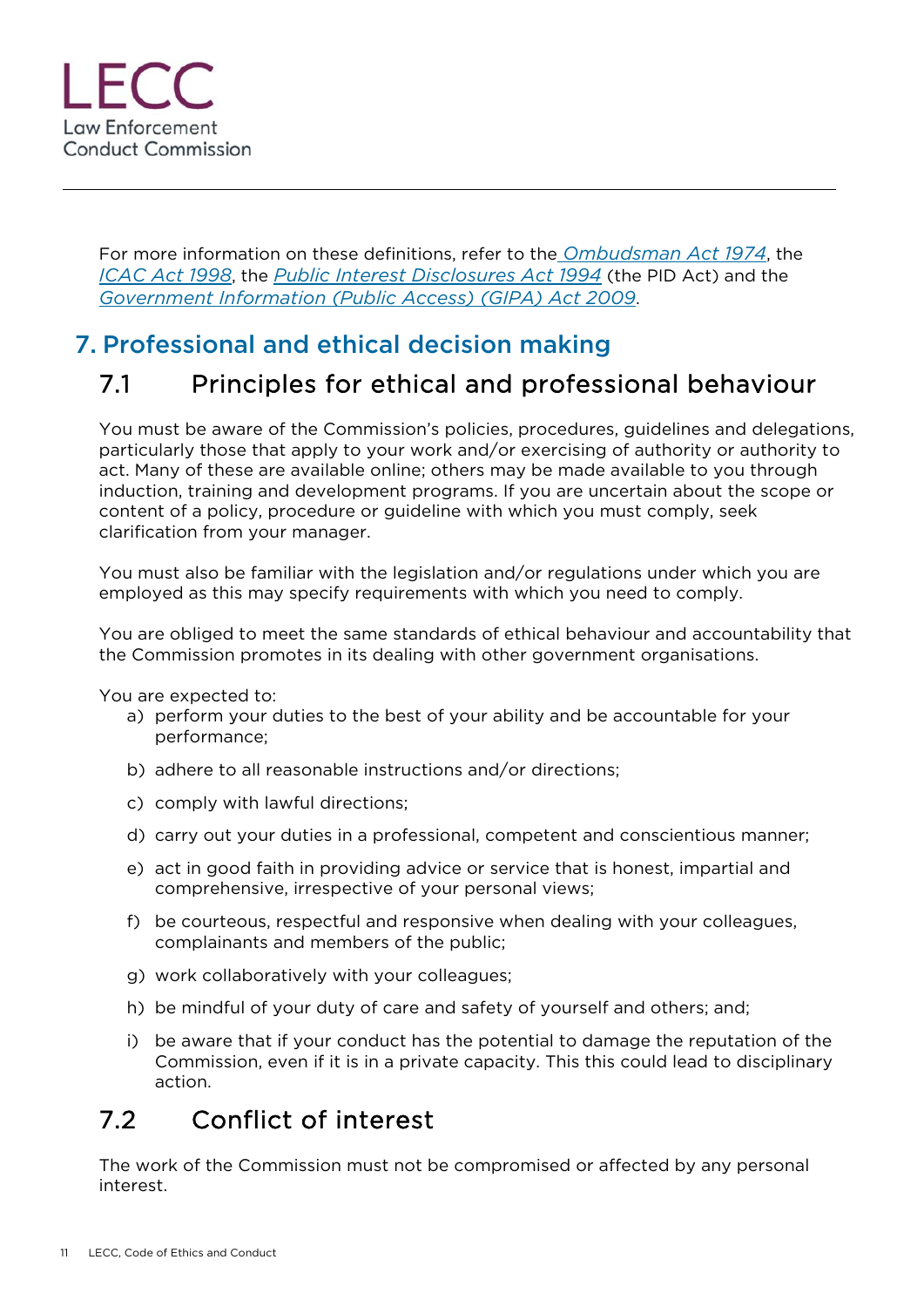

A conflict of interest arises when your public duty conflicts with a private interest that you may have. The public interest must come first on all such occasions.

Conflicts of interest, or the perception that they have arisen, can do great damage to the reputation of the Commission and its officers. A perceived conflict of interest can do just as much damage as an actual conflict of interest.

Conflicts of interest can be financial or non-financial. It is your responsibility to ensure that the situation is properly managed, including by reporting it to your manager and advising your manager of any changes to that situation.

You must check your Declaration of Interests at regular intervals, and make amendments that reflect any changes in your interests as they occur.

#### *7.2.1 What is a conflict of interest?*

Examples of conflict of interest relating to a personal interest may include (but are not limited to) situations where you may have:

- a) a financial interest, or you are aware that a family member, relative, friend or associate has a financial interest in a matter you may deal with in the course of your work;
- b) a personal relationship that could be seen to affect your decision, for instance, when conducting a job selection;
- c) personal beliefs or attitudes that could influence, or may be perceived to influence, your impartiality;
- d) other paid employment which conflicts with your duties, and
- e) participation in political activities or making political comments that may relate to, or be seen as relating to, the work of the Commission.

Conflicts of interest, whether real or perceived, must be reported to your supervisor and recorded. If in doubt, seek advice from your supervisor or Manger Human Resources.

For more information, refer to the Commission's *Conflicts of Interest Policy and Procedure.* 

#### 7.3 Gifts, benefits, bribes and favours

You should never create the impression that the Commission, or any of its employees, is or might be capable of, being influenced by any person or organisation.

As a Commission officer, you may be offered gifts, benefits, travel, hospitality or other inducements during the course of your work. The acceptance of gifts and other benefits has the potential to compromise your position by creating a sense of obligation in the receiver which may undermine your impartiality. It may also affect the public perception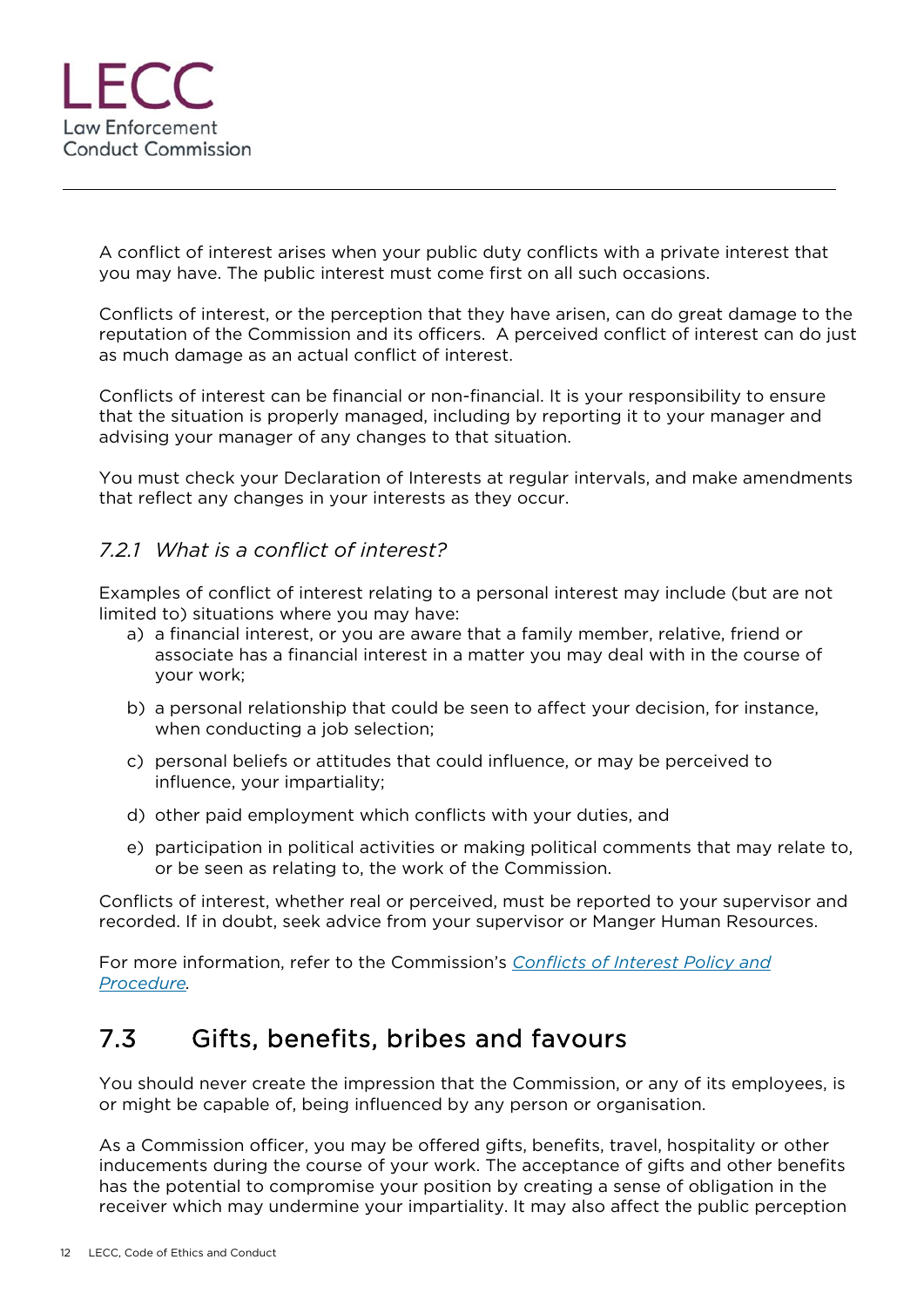

of the integrity and independence of the Commission and its employees.

You should never solicit any money, gift or benefit and should never accept any offer of money. To do so may constitute bribery. Bribery is soliciting, receiving or offering any undue reward. A reward can encompass anything of value and is not limited to money or tangible goods. The provision of services may amount to a reward. If you are offered a bribe or reward, you should report it to your Supervisor.

All employees should be familiar with the *Gifts and Benefits Policy*. If unsure of your responsibilities, seek advice from your Supervisor or Human Resources.

# 7.4 Use of public resources

Public resources must be used efficiently and effectively.

The resources you use at work, including your time, are publicly funded. These resources include—but are not limited to—facilities, computers, printers, photocopiers, motor vehicles, the internet, mobile telephones, credit and fuel cards, and people. Because these resources are publicly-funded, your use of them needs to be efficient and appropriate.

It is your obligation and responsibility to use publicly-funded resources in accordance with government legislation and policy. Limited private use of the Commission's resources may be permitted in some cases. However, your private use of the Commission's resources, including your time, should be short, infrequent, and should not interfere with Commission work.

Further guidance about managing your use of the Commission's resources can be found in the *IT Conditions of Use Policy*, *Taxi Usage Policy* and *Motor Vehicle Policy.*

# 7.5 Political, community and personal activities

You have the right to participate in political and community activities and to pursue personal interests, provided you do so in a private capacity and do not allow a conflict of interest to arise with your role at the Commission.

You must ensure that any participation in party political activities does not conflict with your primary duty to advance and be perceived as advancing the public interest in a politically neutral manner while undertaking your Commission duties.

You should be aware that involvement in, or association with, a political party may limit or prevent your involvement in particular Commission investigations and projects. This is because the Commission can be required to deal with matters that may be politically controversial and sensitive.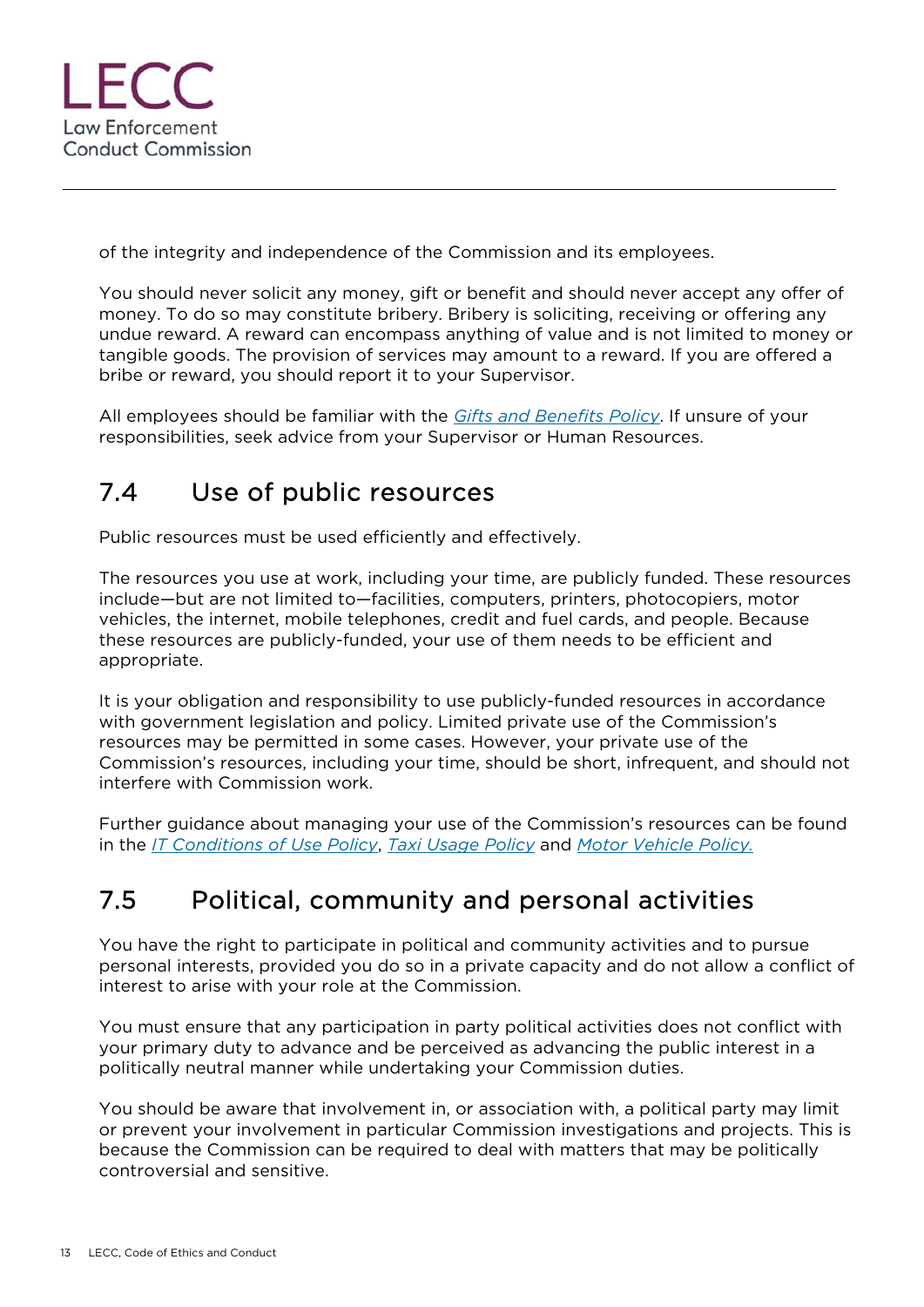

In participating in any political, community and personal activity you must ensure that:

- a) any comment you make or discussion you have does not cast doubt on your ability or willingness to implement Commission policies and guidelines objectively;
- b) you do not engage in private political activities in the work environment;
- c) you do not use Commission resources to assist in your political, community or personal activities;
- d) you do not use information obtained through your work at the Commission to assist your political, community or personal activities, or make such information known to any other person; and
- e) you do not misrepresent the position of the Commission on any issue.

It is your obligation to ensure that any involvement in political, community or personal activities is understood to represent your personal views as a private citizen. It is also your responsibility to ensure that your supervisor is made aware of any political association that may affect, or be perceived to affect, a matter that is encountered in your day-to-day work.

#### 8. Professional behaviour

#### 8.1 A workplace free from discrimination, harassment and bullying

You should treat everyone with respect. You are required to deal with individuals and organisations fairly, properly and with integrity, as well as recognise that each individual has rights as a citizen.

Discrimination, partiality and favouritism, either within the Commission or in your dealings with people and organisations outside the Commission, are unacceptable.

You are obliged to not harass, bully or discriminate against your colleagues or members of the public on the grounds of gender, marital status, pregnancy, age, race, ethnic or national origin, disability, carer responsibilities, transgender, religious beliefs, sexual orientation, medical conditions or political or trade union affiliations.

You should take all necessary steps to prevent and deal with harassment, bullying and discrimination in your work environment and to report it if it occurs.

For more information, refer to the Managing Workplace Issues policy and the *Anti-Discrimination Act 1977.*

# 8.2 Professional behaviour towards employees and others

You must strive at all times to relate professionally to other employees, complainants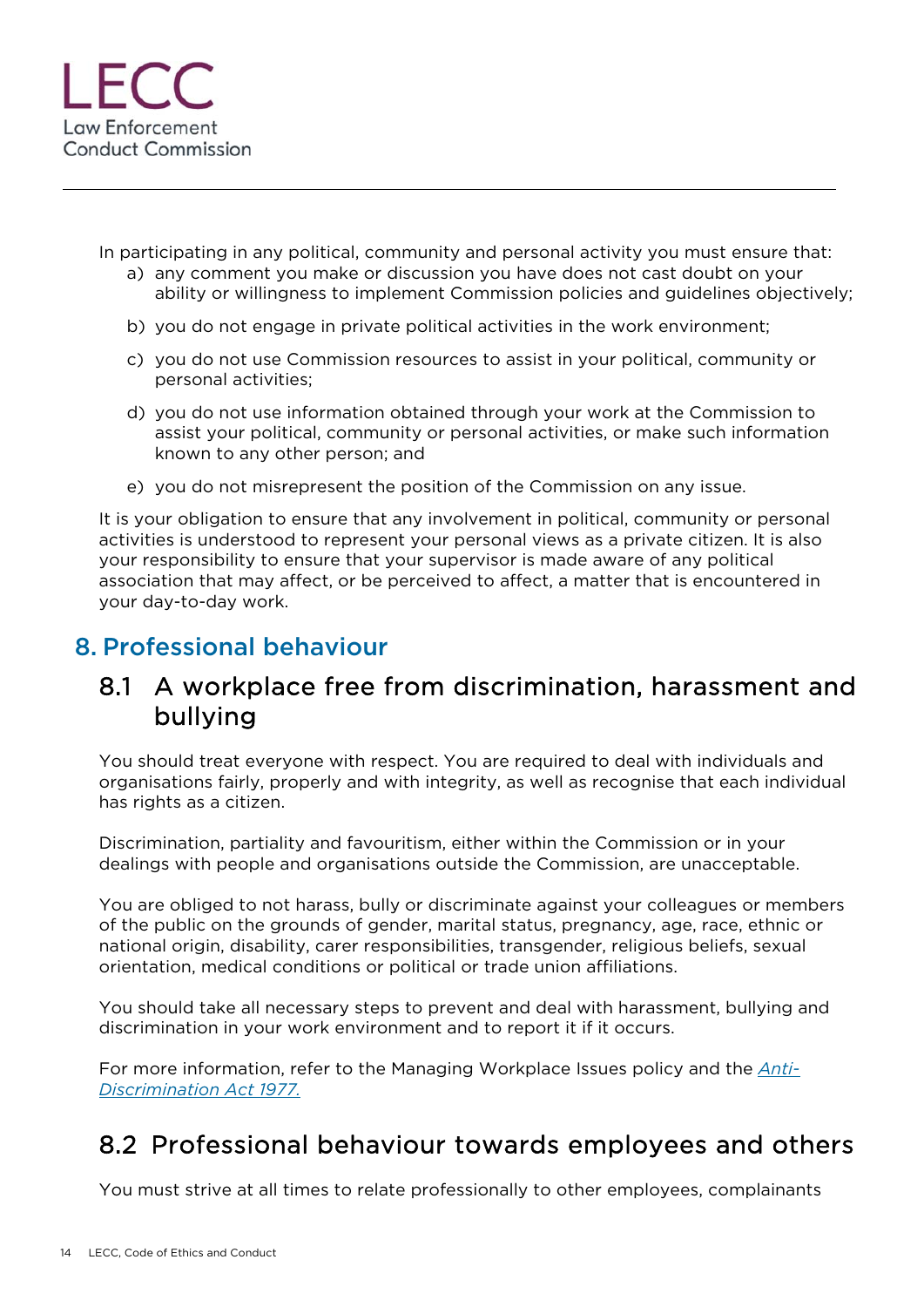

and members of the public and to act with courtesy and fairness. In dealings with others, you should ensure that you do not adversely affect the operations, security or reputation of the Commission.

In performing your duties, you must act consistently, promptly and fairly. This involves dealing with matters in accordance with approved procedures and in a nondiscriminatory manner.

Acts of unfairness involving favouritism, inconsistency or discrimination adversely affect morale and good working relationships and should not occur in the workplace.

# 8.3 Respectful language in the workplace and in public

You must use courteous and respectful language in your interactions with fellow employees, complainants, their families and members of the public.

Everyone has the right to expect that they will be spoken to in a reasonable manner by colleagues and managers. Coarse and obscene language is inappropriate in any Commission workplace, as is sexual banter and suggestive language.

No employee should tolerate such language or conduct and, if witnessed, must report it to a manager or Human Resources.

# 8.4 A safe and secure workplace

#### *8.4.1 Workplace health and safety (WHS)*

You are expected to understand your responsibilities and obligations under work health and safety (WHS) legislation. You should be proactive in ensuring that your workplace is safe and secure for everyone, including identifying, assessing and reporting safety risks and hazards.

You have an obligation to ensure that personal use of alcohol or other drugs does not affect your performance or safety, or the performance or safety of others. Inappropriate consumption of alcohol or other drugs may adversely affect the image of the Commission. The Commission has a zero tolerance approach to the use of prohibited drugs.

The Commission is committed to providing a productive, safe and healthy workplace. You are responsible for ensuring that your capacity to perform your duties is not impaired by the use of alcohol or drugs, and that the use of such substances does not put you or any other person's health and safety at risk.

For more information, refer to the *WHS policy*, *Return to Work policy* and the Drug and Alcohol Testing Policy and Procedure.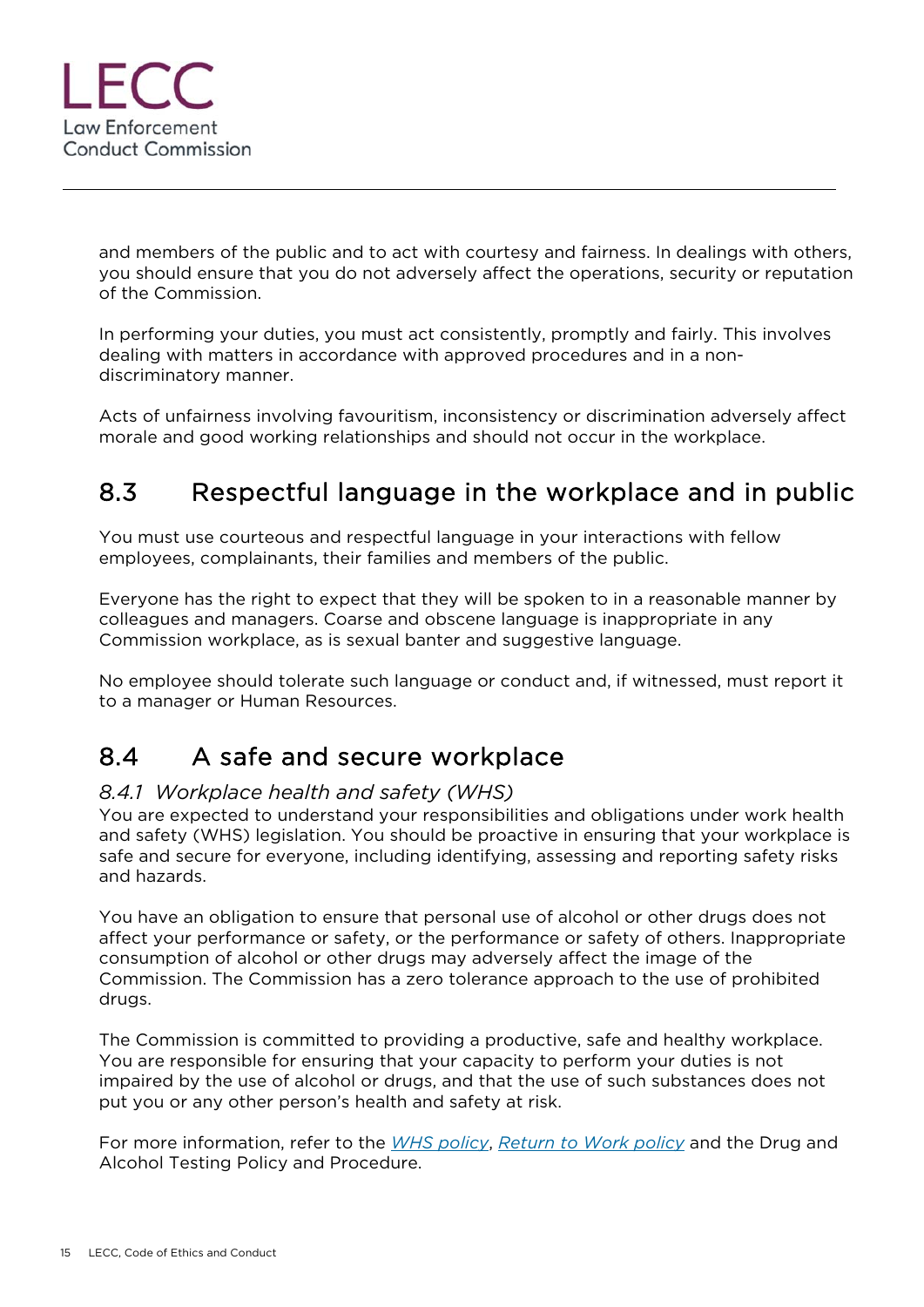

#### *8.4.2 Security*

You have an obligation to keep your workplace secure by being aware of, and reporting, suspicious visitors and unusual events. It is important that you are familiar with the Commission's security policies and procedures.

For more information, refer to the *Identity cards badges and designations policy and procedure*.

#### 9. Representing the Commission

# 9.1 Obligations regarding Commission information

The security of information and protection of persons working, or dealing, with the Commission must be assured.

Commission work involves access to confidential information. You must not disclose any information that you acquire during the course of your work except in the exercise of the Commission's functions. To do so may be an offence under Part 14 of the *LECC Act.*

You are obliged to ensure that you deal with information appropriately and use it only for the purposes of the Commission's work. Information may be disclosed for other purposes if the Chief Commissioner certifies that it is necessary in the public interest to do so.

You should also exercise caution and sound judgment in discussing such information with other Commission officers. Information should be limited to those who need it to conduct their duties, or who can assist you to carry out your work because of their expertise.

You should remember that former Commission officers are not permitted access to confidential information, unless it is for the purpose of the LECC Act.

Improper use of information could result in harm to another person, interfere with the integrity of an investigation or otherwise reduce the effectiveness of the Commission. You must not use information to gain a personal or commercial advantage for yourself or another person.

Commission files and other confidential documents and information are not to be removed from the premises except in accordance with the Commission's security policies and procedures. If in doubt as to how to manage or secure sensitive material, consult with your supervisor.

#### 9.2 Making public comment on the Commission's work

#### *9.2.1 Formal comment*

Only Commission officers authorised by the Chief Commissioner can make official public comment about the Commission, for example to the media or in presentations.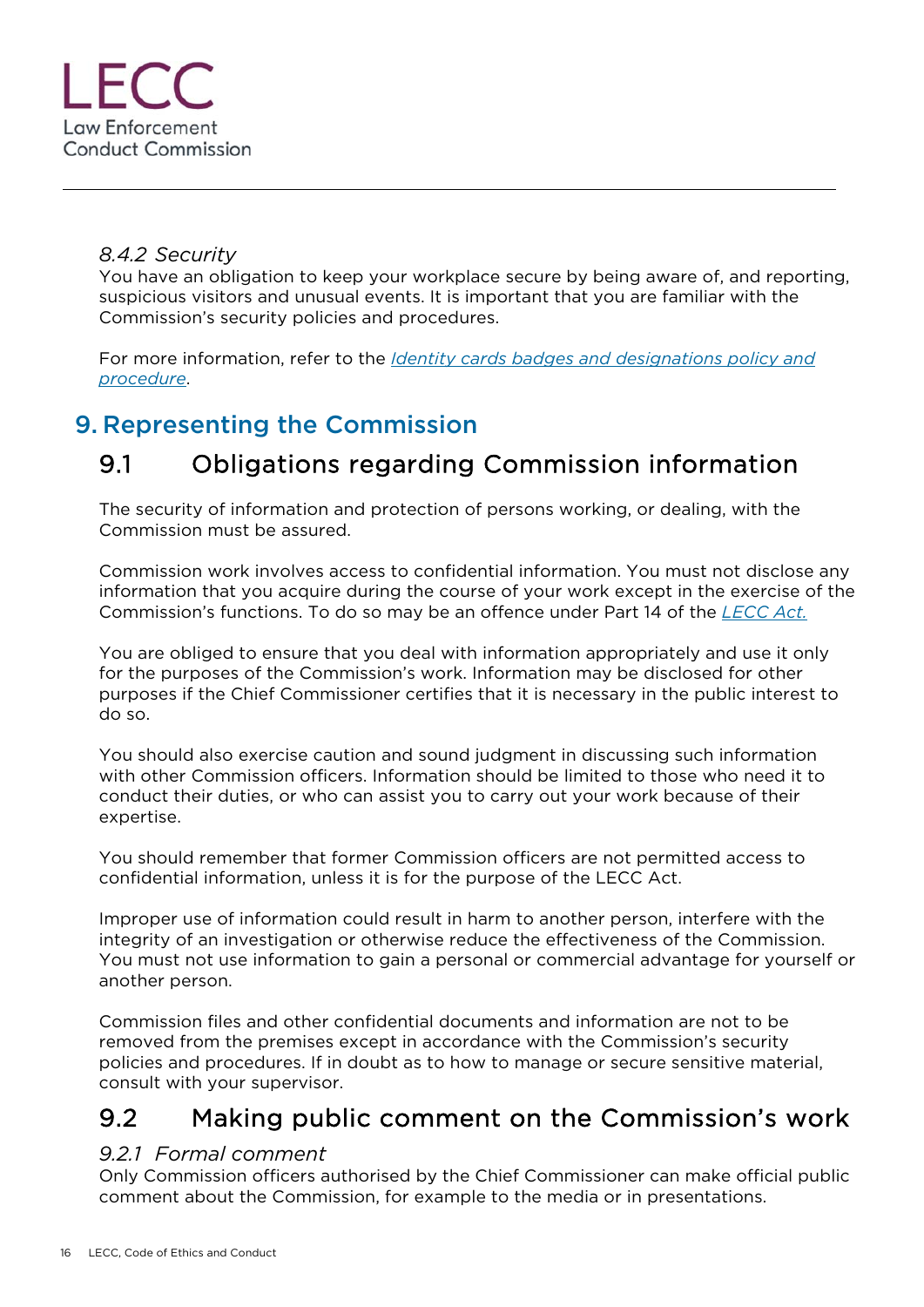

The unauthorised or improper release of information to the media may compromise an investigation, adversely affect the reputation or safety of individuals, or undermine public confidence in the Commission.

For further information, please refer to the LECC Media Policy.

#### *9.2.2 Informal comment*

You are able to informally discuss Commission work that is already in the public domain, such as published reports and discussion papers, annual reports, public relations material, transcripts of public hearings, media releases and public addresses.

You should ensure that others are aware that you are only discussing material that is in the public domain, to avoid the perception that you may be telling people something that is confidential. This is a good rule to observe, for example, when talking to family, friends or acquaintances, when on public transport, in social settings, or at a café, party or pub.

If uncertain as to whether information is in the public domain, consult the Manager Community Engagement or your manager.

# 9.3 Social media and public websites

When engaging in social media, you must make it very clear you are engaging in discussion as a private individual and not representing the official views of the Commission or the NSW Government.

Only official information that is already in the public domain and does not breach confidentiality requirements may be disclosed.

It is important to note that this section of the Code does not apply to your personal use of social media platforms where you make no reference to Commission-related issues, unless it has the potential to impact the workplace and bring other officers or the Commission into disrepute.

Unlawful or unprofessional conduct, even in a private capacity, which may damage, or has the potential to damage the reputation of the Commission, may attract misconduct action. This includes comments made on social media or public websites in which you are representing the Commission or it may be perceived that you are representing the Commission. This extends to comments made on sites including, but not limited to, Facebook, Instagram, Snapchat or Twitter which, because of employment with the Commission, is inconsistent with your professional responsibilities or has the potential to adversely affect the reputation of the Commission.

You must also be mindful of making private comment on public media websites, ensuring that any comment made is not referrable to the Commission and does not bring discredit to the Commission. For further information, please refer to the Commission's Social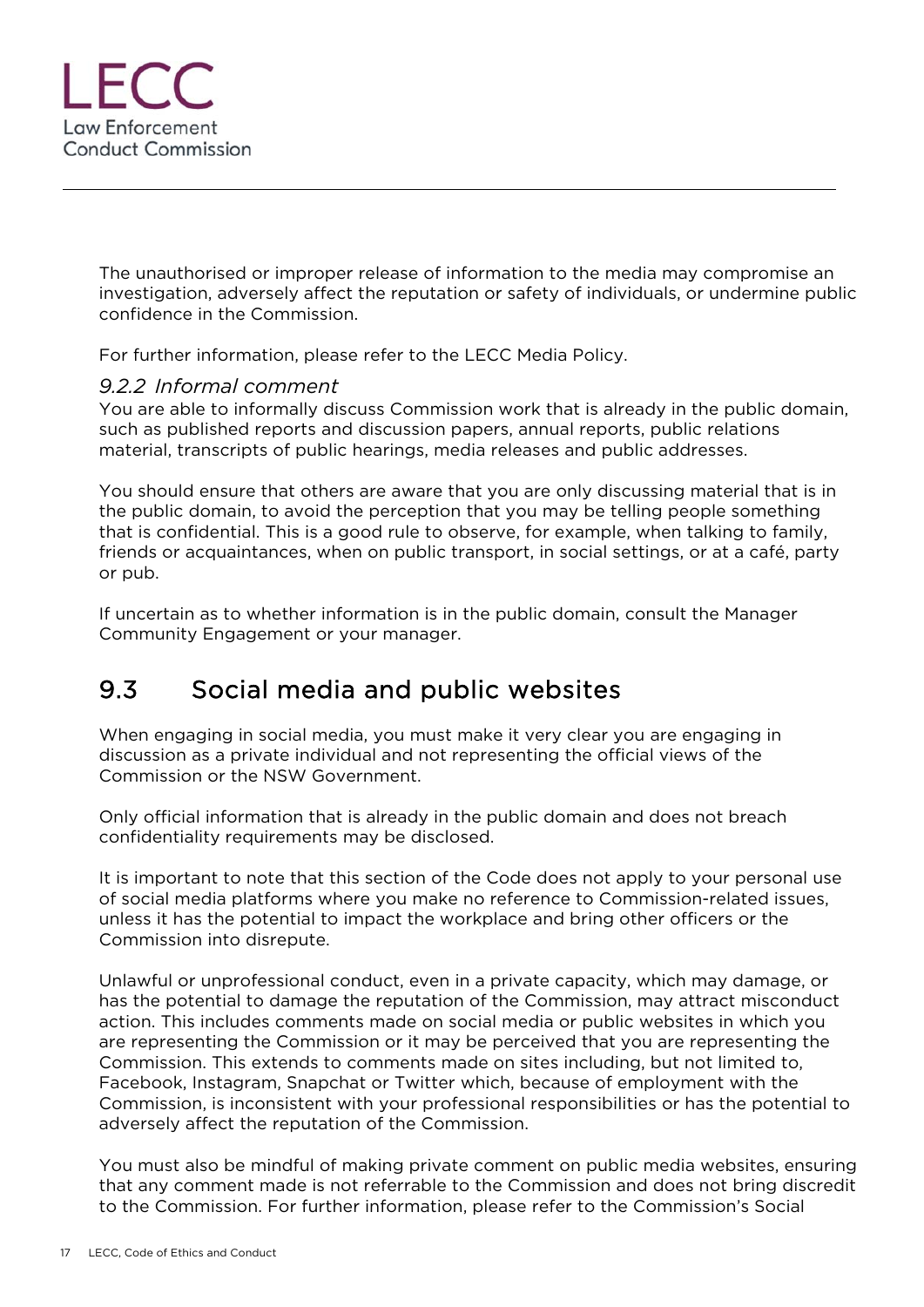

Media policy.

# 9.4 Intellectual property

You should respect the Commission's intellectual property rights over material it produces.

Anything you develop, invent or create, either alone or in collaboration with others in the course of your employment or engagement with the Commission, remains the intellectual property of the Commission. On occasion, it may be in the public interest for the Commission to share its intellectual property with other agencies, but this must be authorised by the Chief Commissioner.

If you leave the Commission, you should respect the Commission's intellectual property rights over its material.

#### 9.5 Personal references

You are not permitted to use the LECC letterhead when writing a personal reference for another Commission officer or anyone else if it represents your personal assessment or opinion, and not that of the Commission.

You are not permitted to supply references to any supplier or contractor to the Commission.

If asked to provide a referee report in relation to a Commission recruitment action, you are responsible for completing the report honestly and should be based on information that can be verified. Untrue or inaccurate statements should not be made about an individual.

# 9.6 Other paid employment

Other paid employment (or secondary employment) refers to a situation where a person works for a public agency but also engages in paid or unpaid work for another organisation (private or public) or voluntary work. It includes operating a private business and providing paid consultancy services as well as partnerships and directorships of companies.

You must carefully consider whether employment with the organisation may adversely affect the performance of your Commission duties and responsibilities, the reputation of the Commission, or may give rise to a real or perceived conflict of interest.

Prior to engaging in any other employment or other professional activity, you should seek advice from your manager. You must not make any commitment, nor engage in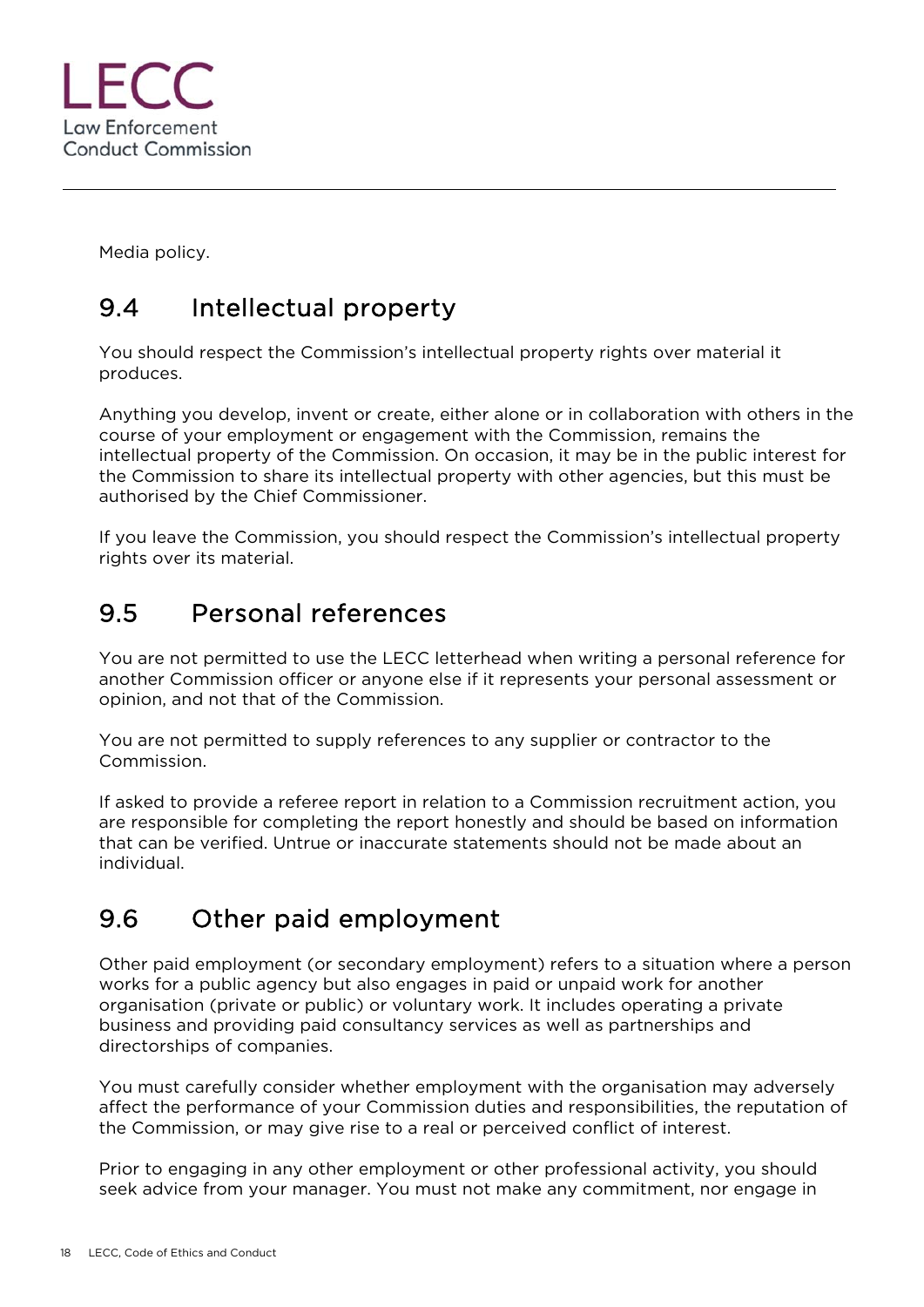

other employment, until formal approval has been given by the CEO, Chief Commissioner or delegate.

Only in exceptional circumstances would the Commission support an application for other paid employment.

For further details regarding other paid or unpaid employment, and how to apply for approval, refer to the Other Paid or Unpaid Employment policy.

The *Other Paid or Unpaid Employment policy* also makes reference to the obligations of contractors, consultants and other agency staff (for example, secondments) to formally advise the Commission of any outside employment undertaken while engaged at the Commission.

Approval of other paid employment can only be given for periods of up to 12 months. If you seek to renew an existing approval you must do so in writing at least four weeks prior to the anniversary date or expiration date (whichever is the sooner) of the approval.

You must not use your official position for personal advantage in pursuit of private income. Where a conflict of interest arises during other paid employment it must be referred to the manager who approved the other paid employment immediately, and if it cannot be managed then approval for other paid employment should be withdrawn.

# 9.7 Dress and presentation

You should be mindful of the way in which you present yourself in the workplace, particularly if you are in contact with complainants or members of the public. Clothing should always be appropriate to the workplace, consistent with work health and safety standards and enable you to respond in an emergency.

Dress and presentation should at all times project an image that is consistent with accepted community standards and the work of the Commission.

# 9.8 Leaving the Commission

If you intend to accept a role with another organisation, you should advise your supervisor as soon as possible so that any conflict or potential conflict of interest can be managed.

When you leave the Commission, in accordance with the *LECC Act*, you must respect the confidentiality of information that you have come across in your work and the Commission's intellectual property rights over material produced by the Commission, including material produced by you while at the Commission.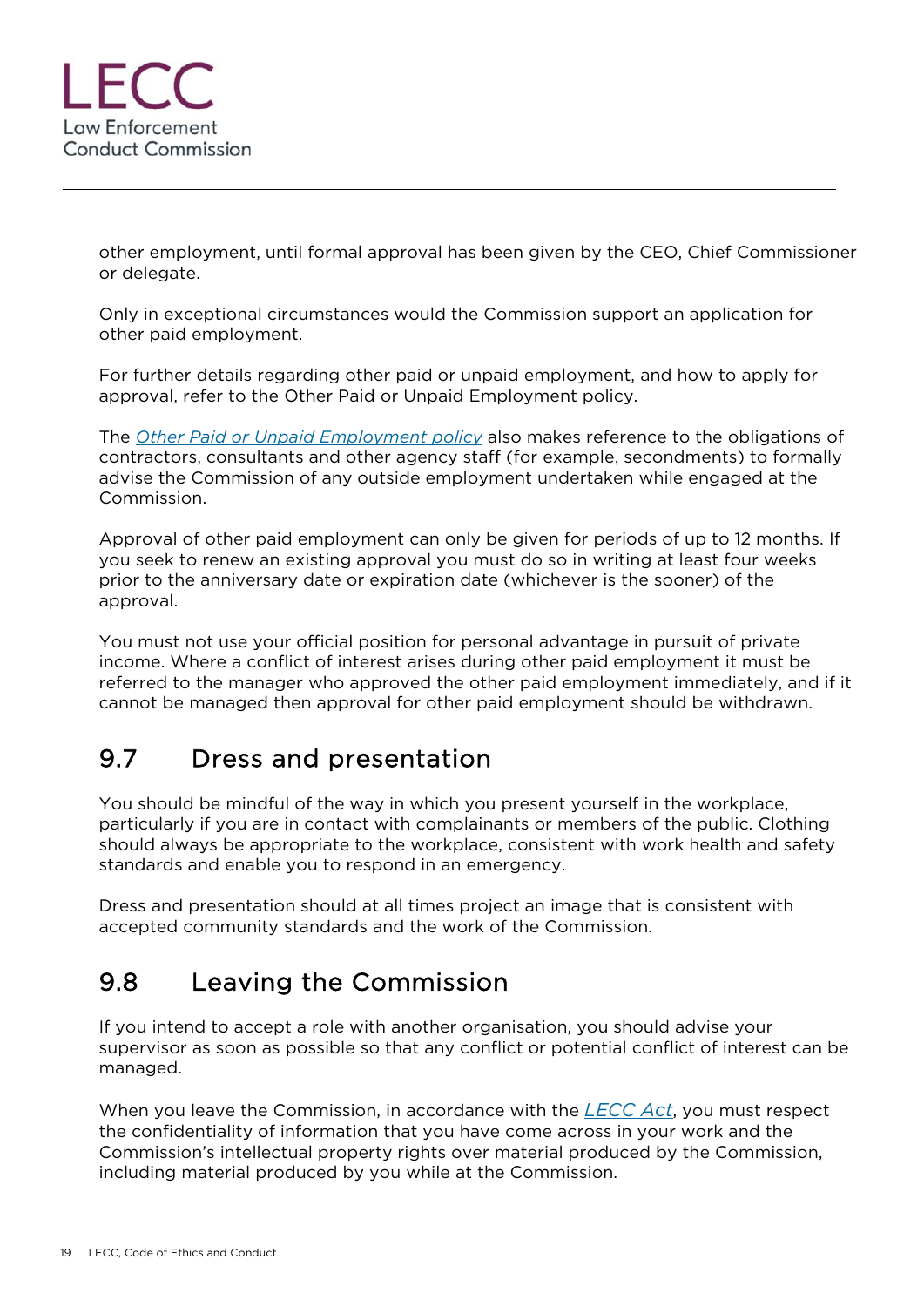

When you cease duty with the Commission, you cannot take any Commission resources such as manuals, documents, materials or other information or equipment, unless authorised. These items are the property of the Commission.

#### 10. Reporting suspected wrongdoing

If you witness wrong-doing or suspect wrong-doing has occurred you should discuss the matter with your supervisor or manager and report it to Human Resources, the CEO, the Chief Commissioner, or to the Inspector of the LECC.

You should also report such conduct that you suspect or encounter in the course of your duties. You should also make a report if you suspect that another Commission officer is engaged in corrupt conduct, even if that corrupt conduct is unrelated to the employee's duties at the Commission.

# 10.1 Public Interest Disclosures

The *Public Interest Disclosures Act 1994* (PID Act) sets out the system under which people working within the NSW public sector can make reports about the functioning of the public sector in a way that minimises the risk of reprisal. Public interest disclosures can be made about corrupt conduct, serious maladministration, significant waste, a failure to properly fulfil functions under the *Government Information (Public Access) Act 2009*, and pecuniary interest contravention under the *Local Government Act 1993*.

The PID Act provides certain protections against reprisals for employees who report such matters and makes it an offence for detrimental action to be taken against a person for making a public interest disclosure. The PID Act applies to complaints made about the actions of public officials from other agencies as well as those involving the agency by which the public official is employed.

Internal reports by employees that fall within the PID Act will be treated as a "public interest disclosure" and handled in accordance with our reporting of public interest disclosures policy.

You can make a public interest disclosure in the knowledge that it is an offence to take detrimental action against a person in reprisal for making such a disclosure. If you believe that you have been detrimentally treated for having made a public interest disclosure, you should report this directly to the CEO.

The investigation of complaints against employees is the responsibility of the CEO, who advises the Chief Commissioner.

You may prefer to make a complaint to someone outside the Commission. Complaints involving corrupt conduct, maladministration or significant waste on the part of Commission officers may be made to the Inspector of the LECC. The Inspector is an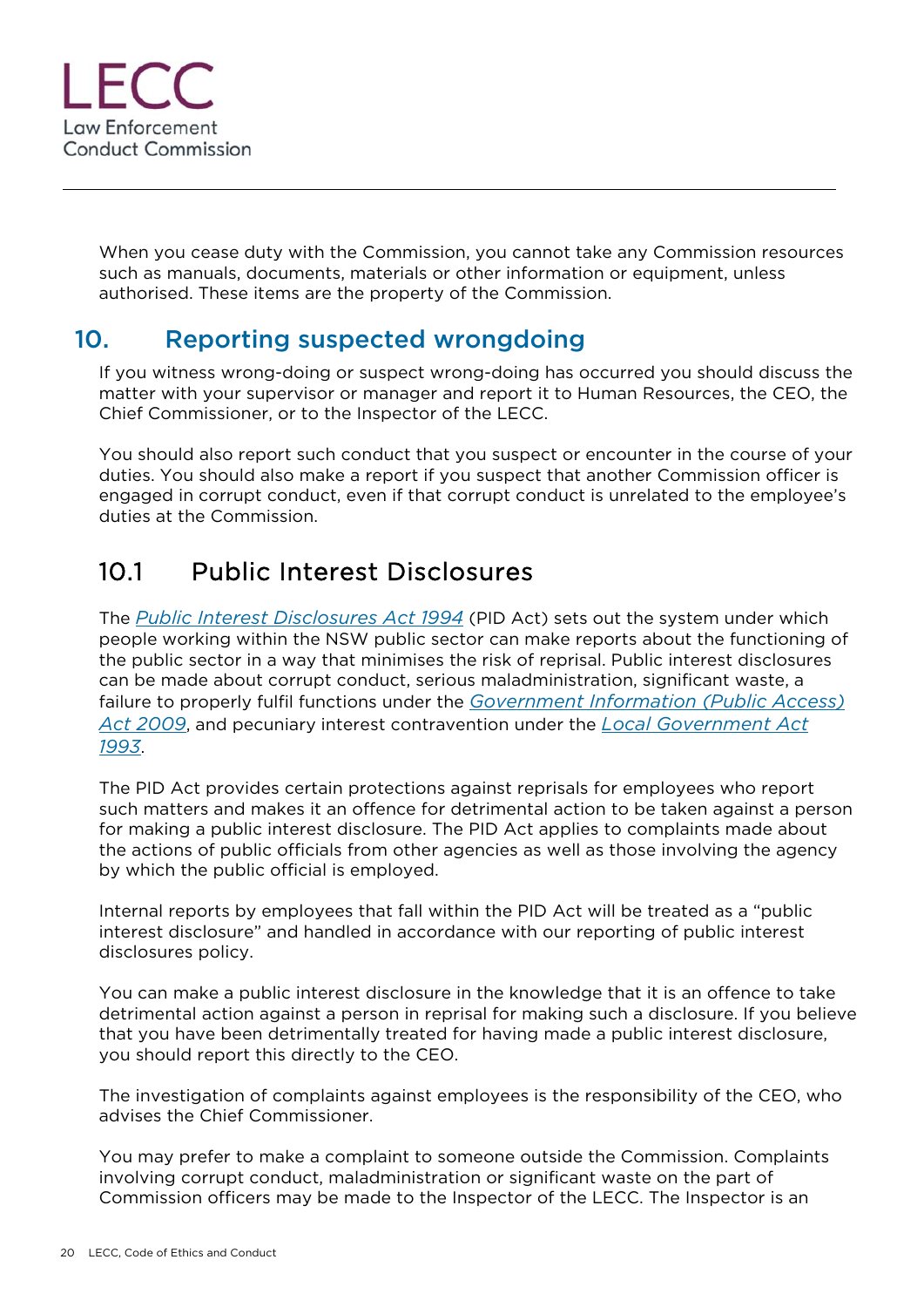

investigating authority for the purposes of the PID Act and has jurisdiction to investigate such complaints.

The Auditor General has power to investigate allegations of significant waste. An allegation by a Commission officer to the Auditor General, however, is not a public interest disclosure under the PID Act.

For reporting information, please refer to the *LECC Public Interest Disclosures Policy* and *Report Public Interest Disclosures Procedure*.

#### 10.2 Reporting unacceptable behaviour outside the Commission

The nature of your work means that from time-to-time you may become aware of suspected misconduct or corrupt conduct that has not been otherwise reported.

As a Commission officer, it is your responsibility to lead by example in reporting suspected misconduct or corrupt conduct.

For example, you may personally observe a law enforcement officer engaging in a suspect act, a friend may tell you something because you are a Commission officer, or someone may seek to enlist you into an improper arrangement during the course of conducting government business.

Although you are not obliged to report misconduct or corrupt conduct that you may suspect or encounter outside the course of your work at the Commission, you are encouraged to do so. You should make such reports in writing to your supervisor or to the CEO.

# 10.3 Breaches of the Code of Ethics and Conduct

By accepting a role or engagement with the LECC you have agreed to abide by this Code. Breaches of this Code, or any of the principles contained within this Code may lead to disciplinary action.

#### 11.Relevant legislation and sources of authority

You are expected to be aware of the Acts and Regulations that legally govern the way you undertake your work. This Code does not stand alone and should be read in conjunction with the following legislation:

- *Anti-Discrimination Act (NSW) 1977*
- *Children and Young Persons (Care and Protection) Act (NSW) 1998*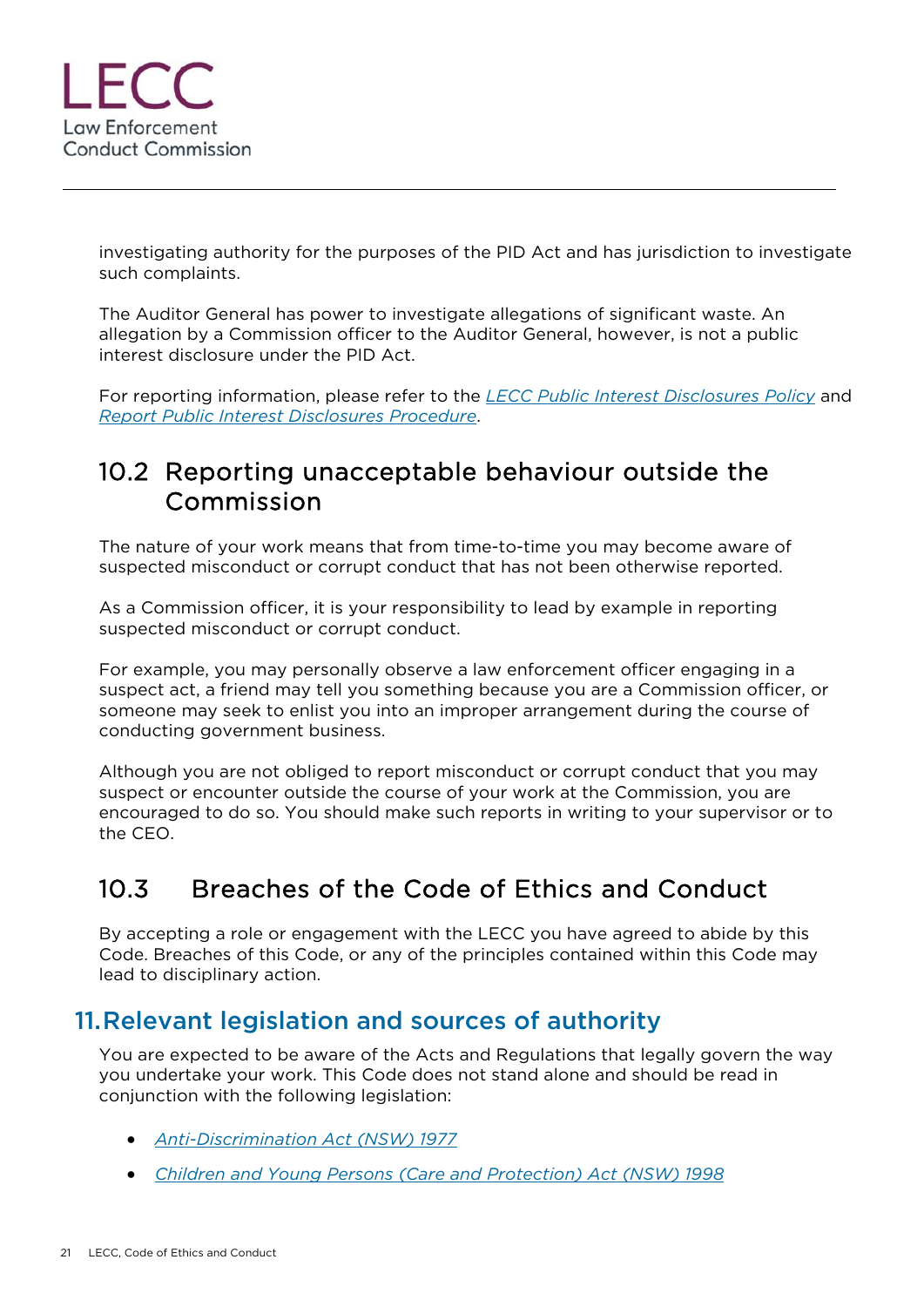- *Child Protection (Working with Children) Act (NSW) 2012*
- *Crimes Act (NSW) 1900*
- *Government Advertising Act (NSW) 2011*
- *Government Information (Public Access) Act (NSW) 2009*
- *Government Sector Employment Act (NSW) 2013*
- *Government Sector Employment Regulation (NSW) 2014*
- *Government Sector Employment Rules (NSW) 2014*
- *Health Records and Information Privacy Act (NSW) 2002*
- *Independent Commission Against Corruption Act (NSW) 1988*
- *Industrial Relations Act (NSW) 1996*
- *Law Enforcement Conduct Commission Act (NSW) 2016*
- *Ombudsman Act (NSW) 1974*
- *Privacy and Personal Information Protection Act (NSW) 1998*
- *Public Interest Disclosures Act (NSW) 1994*
- *Government Sector Finance Act 2018*
- *Public Finance and Audit Regulation (NSW) 2015*
- *Public Works and Procurement Act (NSW) 1912*
- *State Records Act (NSW) 1998*
- *Workers Compensation Act (NSW) 1987*
- *Workers Compensation Regulation (NSW) 2016*
- *Work Health and Safety Act (NSW) 2011*
- *Work Health and Safety Regulation (NSW) 2011*
- *Workplace Injury Management and Workers Compensation Act (NSW) 1998*

#### 12. Quick tips to guide actions

When you are faced with an ethical dilemma, you should ask yourself the following questions:

Is it legal?